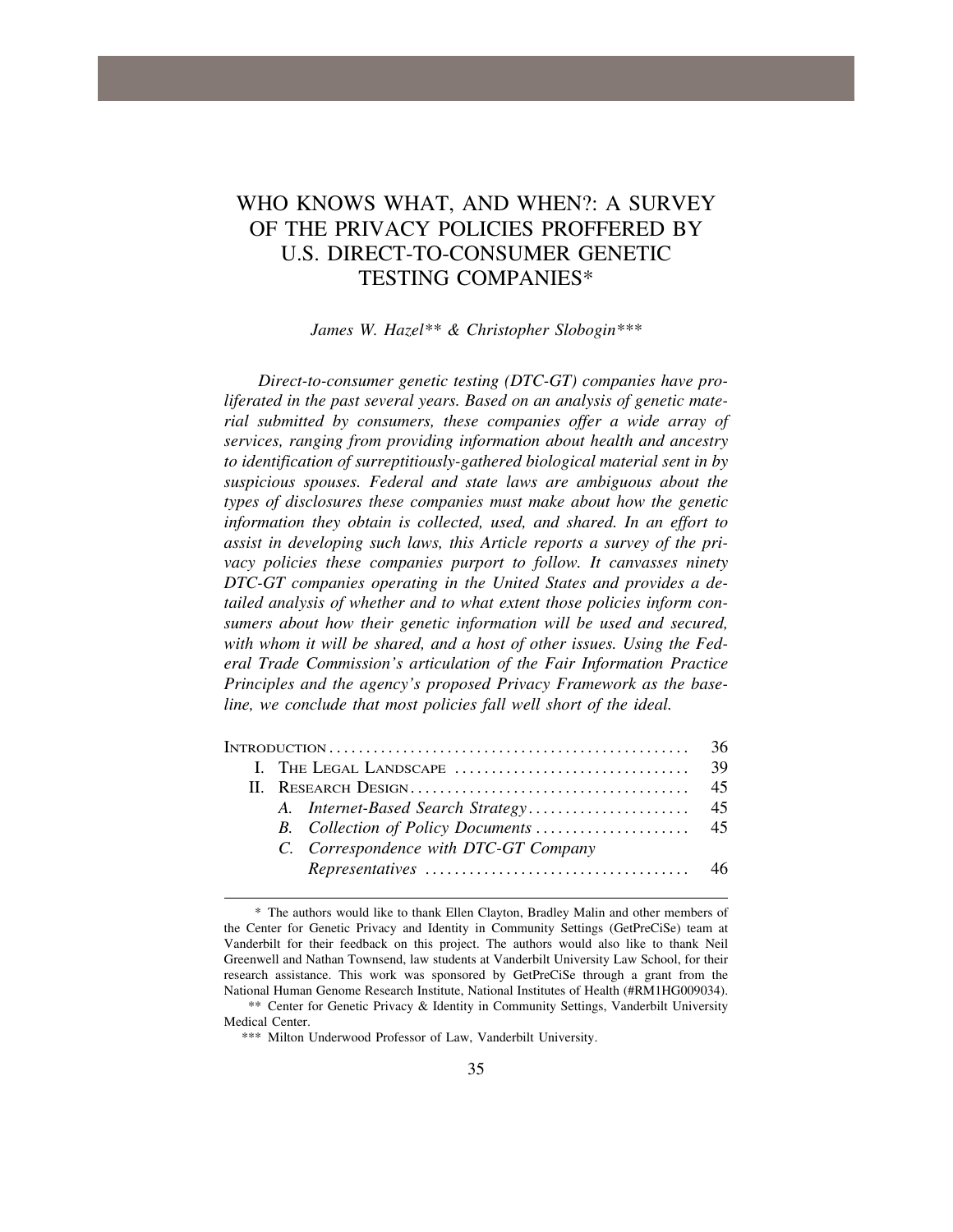|          |             | D. Analysis of Policy Documents                                                                         |  |
|----------|-------------|---------------------------------------------------------------------------------------------------------|--|
| III.     |             |                                                                                                         |  |
|          | A.          | Overview of US-based DTC-GT Companies                                                                   |  |
|          |             | Overview of Services Offered<br>$\mathbf{1}$ .                                                          |  |
|          |             | 2.<br>Overview of Policy Documents                                                                      |  |
|          |             | 3.<br>Changes to Privacy Documents and Consumer                                                         |  |
|          |             |                                                                                                         |  |
|          | <i>B</i> .  | Collection of Genetic Information                                                                       |  |
|          |             | Information Regarding the Testing Laboratory<br>1.                                                      |  |
|          |             | $\overline{2}$ .<br>Fate of a Consumer's Physical Sample                                                |  |
|          |             | 3.<br>Retention of Genetic Data                                                                         |  |
|          |             | 4.<br>Ability to Delete Retained Genetic Data                                                           |  |
|          |             | 5.<br>Provisions Regarding Minors                                                                       |  |
|          | $C_{\cdot}$ | Use of Genetic Information                                                                              |  |
|          |             | Ownership and Commercialization of Genetic<br>1.                                                        |  |
|          |             |                                                                                                         |  |
|          |             | Security of Data, Data Breaches and Consumer<br>2.                                                      |  |
|          |             |                                                                                                         |  |
|          |             | Discussion of Risks and Limitations of Genetic<br>3.                                                    |  |
|          |             |                                                                                                         |  |
|          |             | References to Federal or State Law<br>4.                                                                |  |
|          | D.          | Sharing of Genetic Information                                                                          |  |
|          |             | Sharing of Personally Identifiable Genetic Data<br>1.                                                   |  |
|          |             | and De-identified Genetic Data                                                                          |  |
|          |             | Sharing with Third Party Researchers<br>2.                                                              |  |
|          |             | Fate of Data in the Event of Sale or<br>3.                                                              |  |
|          |             |                                                                                                         |  |
|          |             | 4.<br>Sharing with Law Enforcement or Governmental                                                      |  |
|          |             |                                                                                                         |  |
|          | E.          | Eight-Month Follow-up: Modifications to Privacy                                                         |  |
|          |             | $Document s \ldots \ldots \ldots \ldots \ldots \ldots \ldots \ldots \ldots \ldots \ldots \ldots \ldots$ |  |
| $IV_{-}$ |             | AN ANALYSIS OF THE RESULTS UNDER THE FTC'S                                                              |  |
|          |             | PRIVACY FRAMEWORK                                                                                       |  |
|          |             |                                                                                                         |  |

#### **INTRODUCTION**

In the midst of a 2017 holiday season that saw deeply discounted direct-to-consumer genetic tests (DTC-GTs) at the top of online shopping lists for the second straight year,<sup>1</sup> Senate Minority Leader Charles "Chuck" Schumer (D-NY) convened a press conference to warn consum-

<sup>1</sup> Megan Molteni, *Ancestry's Genetic Testing Kits are Heading for Your Stocking This Year*, WIRED (Dec 1, 2017, 7:00 AM), <https://www.wired.com/story/ancestrys-genetic-testing>kits-are-heading-for-your-stocking-this-year/.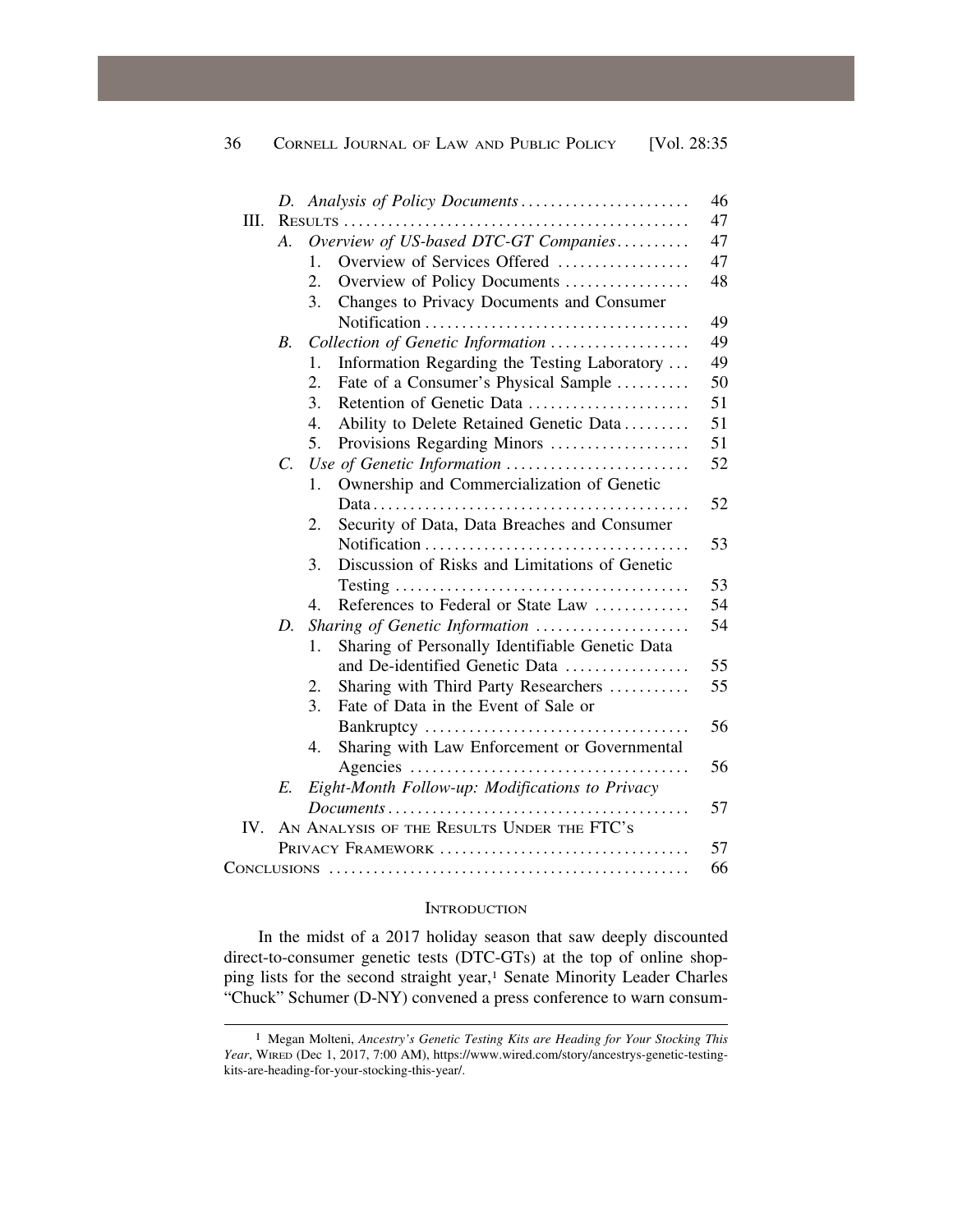ers of the potential risks associated with at-home DNA testing and called for increased government oversight.2 Prompted by concerns about the adequacy and transparency of the privacy policies governing these services, Schumer asked the Federal Trade Commission (FTC) "to take a serious look at this relatively new kind of service and ensure that these companies have clear, fair privacy policies and standards for all kinds of at-home DNA test kits."3 Schumer specifically referenced concerns that companies were disclosing sensitive consumer genetic data to unknown third parties without first obtaining adequate informed consent.4

Advertisements for DTC-GT services like 23andMe and AncestryDNA are commonplace on television, radio, the internet, and social media, increasing consumer awareness of genetic testing and contributing to the rapid growth of the industry over the last decade.5 Americans now turn to DTC-GT companies in an attempt to translate their genetic data into insights into their health, ancestry and family relationships, lifestyle, as well as an ever-growing number of additional areas.6 Companies now offer tests that purport to match consumers with the ideal romantic partner,<sup>7</sup> alcoholic beverage,<sup>8</sup> or even travel destination,<sup>9</sup> all allegedly based on their unique genetic makeup. These developments have been accompanied by fierce debate amongst scholars, medical professionals, and regulators about the benefits of utilizing these services,10

3 *Id.* 

4 *Id*.

8 VINOME, <https://www.vinome.com> (last visited Nov. 27, 2017).

<sup>2</sup> Press Release, Charles E. Schumer, United State Senator for New York, Schumer Reveals: Popular At Home DNA Test Kits Are Putting Consumer Privacy At Great Risk, As DNA Firms Could Sell Your Most Personal Info & Genetic Data To All-Comers; Senator Pushes Feds To Investigate & Ensure Fair Privacy Standards For All DNA Kits (Nov. 26, 2017), <https://www.schumer.senate.gov/newsroom/press-releases/schumer-reveals-popular-at>home-dna-test-kits-are-putting-consumer-privacy-at-great-risk-as-dna-firms-could-sell-yourmost-personal-info-and-genetic-data-to-all-comers-senator-pushes-feds-to-investigate\_ensurefair-privacy-standards-for-all-dna-kits.

<sup>5</sup> The market value of the US DTC laboratory and genetic testing industry grew from a humble \$15 million in 2010 to over \$210 million in 2017 and is projected to reach \$350 million by 2020. *See The Market for Direct-to-Consumer Genetic Testing and Routine Laboratory Testing*, KALORAMA INFORMATION (Jan. 1, 2016) [hereinafter Kalorama Information Report], [www.kaloramainformation.](www.kaloramainformation) com/Direct-Consumer-DTC-9588755/; *Predictive Genetic Testing & Consumer/Wellness Genomics Market Worth \$4.6 Billion by 2025*, GRAND VIEW RESEARCH, INC. (Feb. 2, 2017) [hereinafter Grand View Research Report], <https://www> .prnewswire.com/news-releases/predictive-genetic-testing—consumerwellness-genomics-mar ket-worth-46-billion-by-2025-grand-view-research-inc-612533583.html.

<sup>6</sup> Andelka M. Phillips, *Only a Click Away—DTC Genetics for Ancestry, Health, Love . . . and More: A View of the Business and Regulatory Landscape*, 8 APPLIED & TRANSLA-TIONAL GENOMICS 16 (2016).

<sup>7</sup> GENEPARTNER, <http://www.genepartner.com> (last visited Dec. 01, 2017).

<sup>9</sup> DNA UNWRAPPED, <https://www.dnaunwrapped.com> (last visited Dec. 03, 2017).

<sup>10</sup> Mauro Turrini & Barbara Prainsack, *Beyond Clinical Utility: The Multiple Values of DTC Genetics,* 8 APPLIED AND TRANSLATIONAL GENOMICS 4 (2016).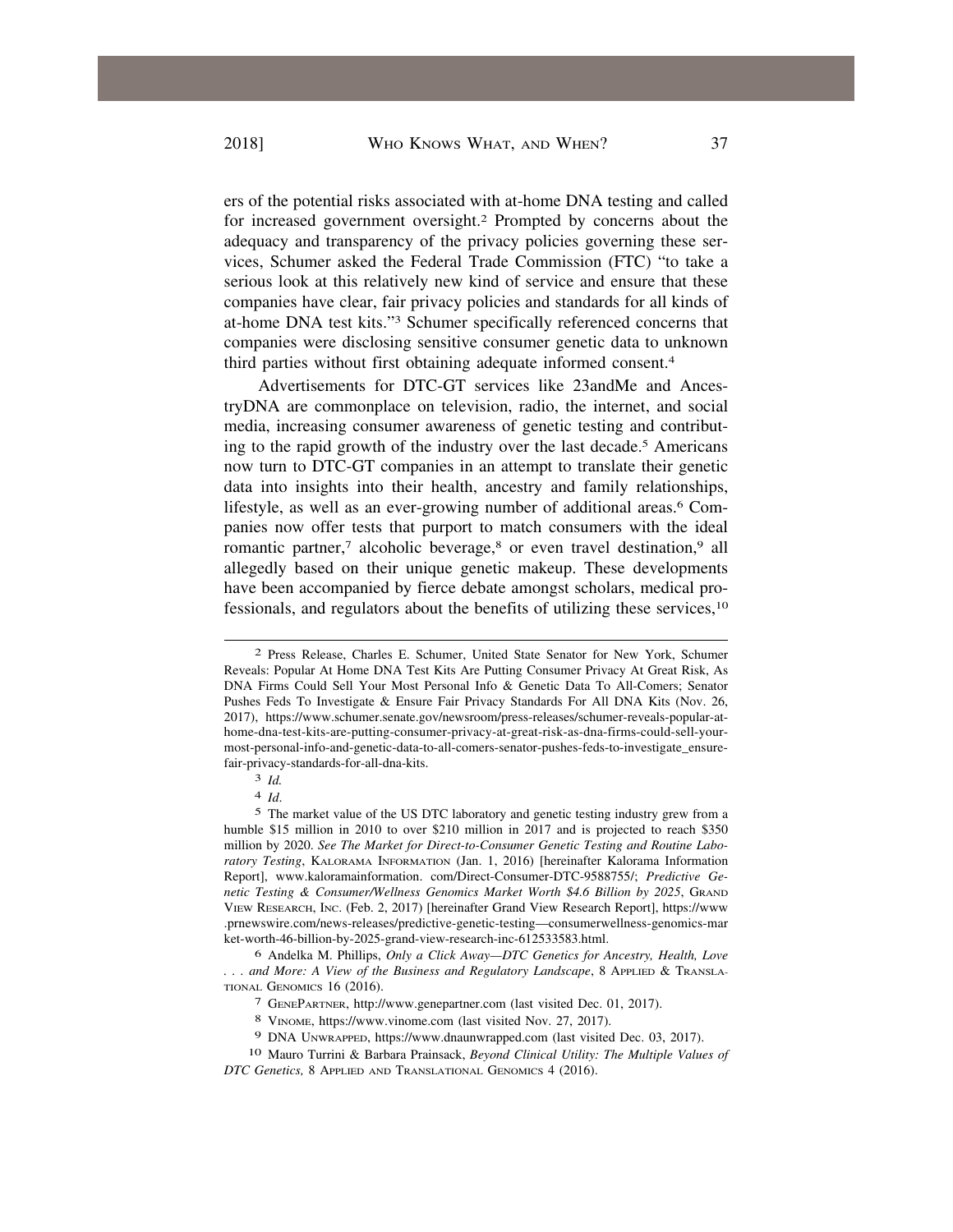the validity of the tests involved, $11$  and the privacy risks associated with surrendering genetic information to these companies.<sup>12</sup>

It is currently convenient and relatively straightforward for an American consumer to access DTC-GT testing services in the vast majority of states: a typical consumer places an order online (generally costing \$50–\$200, but up to \$2,000 or more depending on the type of testing), is mailed an at-home collection kit by the company, and provides a DNA sample in the form of saliva, a buccal (cheek) swab, or, less commonly, [blood.13](https://blood.13) Several weeks later, the consumer can access the test results online through the company's website. These transactions generally take place entirely in the comfort of the consumer's home and are governed by electronic agreements common to many e-commerce [transactions.14](https://transactions.14)

These agreements typically take the form of "click-wrap" (requiring the consumer to click "I agree" upon ordering the service or registering the kit) or "browser-wrap" (implying consent from the consumer's use of a company's website or [product\).15](https://product).15) Under the current US self-regulatory "Notice and Choice" (or "Notice and Consent") framework, a company's privacy documents (usually denominated a Privacy Policy or Terms of Service) provide Notice of a company's data practices, while the consumer's actions (such as clicking "I agree" or utilizing the service) provide the [Choice/Consent.16](https://Choice/Consent.16) Citing concerns about adequate consumer awareness of the contents of these agreements and the resulting lack of informed consent, scholars have questioned the sufficiency of such an approach in the rapidly evolving online marketplace, where a typical consumer is bombarded with countless such [agreements.17](https://agreements.17)

A few recent studies, relying on documents located on company websites, have attempted to ascertain whether, and to what extent, suffi-

<sup>11</sup> Rose Geransar & Edna Einsiedel, *Evaluating Online Direct-to-Consumer Marketing of Genetic Tests: Informed Choices or Buyers Beware?*, 12 GENETIC TESTING 13 (2008); Tanya Agurs-Collins et al., *Public Awareness of Direct-to-Consumer Genetic Tests: Findings from the 2013 US Health Information National Trends Survey*, 30 J. CANCER EDUC. 799 (2015).

<sup>12</sup> Emily Christofides & Kieran O'Doherty, *Company Disclosure and Consumer Perceptions of the Privacy Implications of Direct-to-Consumer Genetic Testing*, 35 NEW GENETICS & Soc'y 101 (2016).

<sup>13</sup> U.S. Fed. Trade Comm'n, Direct-to-Consumer Genetic Tests, *available at* https:// <www.consumer.ftc.gov/articles/0166-direct-consumer-genetic-tests>.

<sup>14</sup> Andelka M. Phillips, *Reading the Fine Print When Buying Your Genetic Self Online: Direct-to-Consumer Genetic Testing Terms and Conditions*, 36 NEW GENETICS & SOC'Y 273 (2017).

<sup>15</sup> *Id.* at 278*.* 

<sup>16</sup> Joel R. Reidenberg et al., *Privacy Harms and the Effectiveness of the Notice and Choice Framework*, 11 I/S: J.L. & POL'Y FOR INFO. SOC'Y 485 (2014).

<sup>17</sup> *Id.*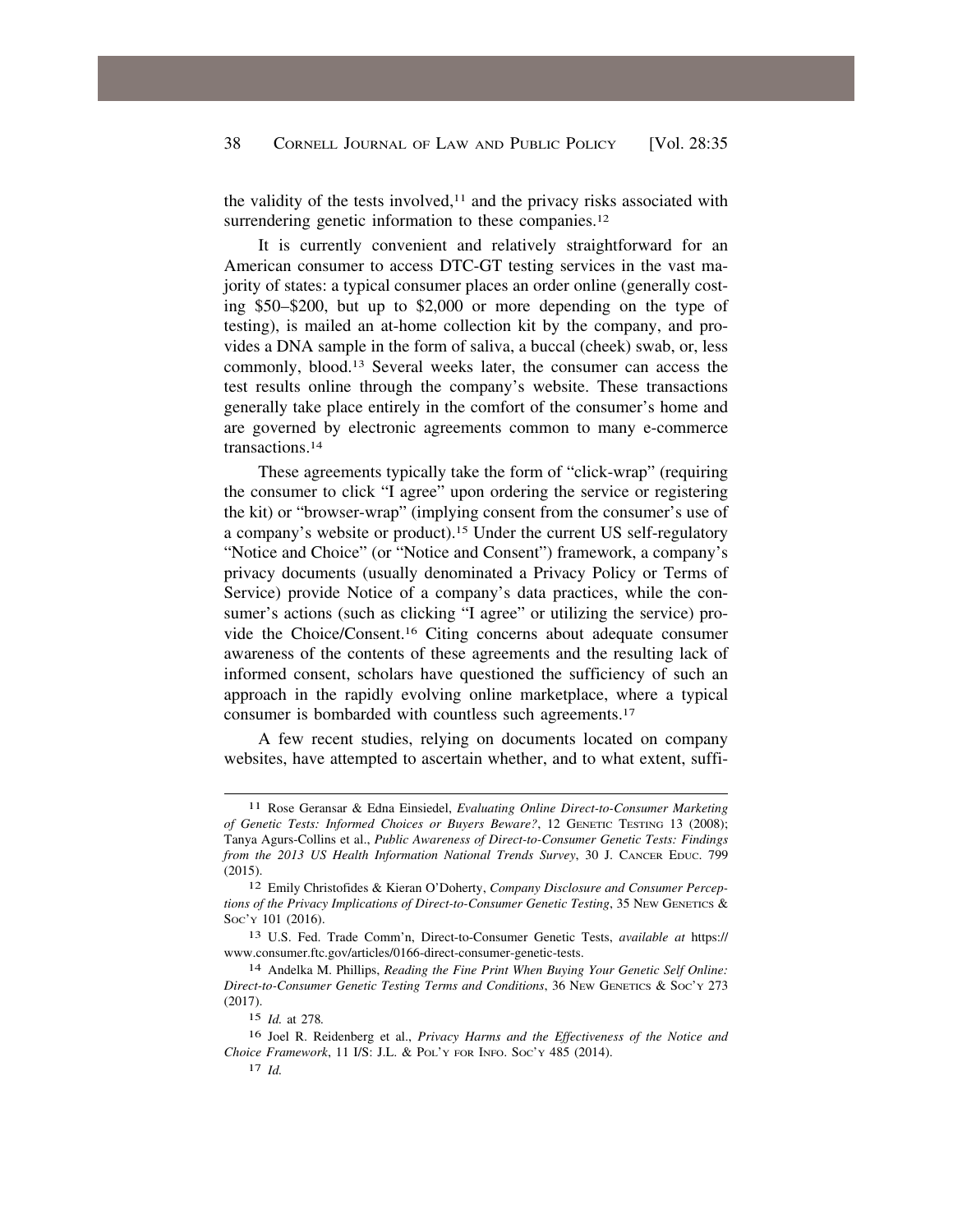cient information is provided to consumers of DTC-GT [services.18](https://services.18) One survey of thirty companies marketing health and ancestry testing to American consumers found that companies failed to "consistently meet international transparency guidelines related to confidentiality, privacy, and secondary use of data."19 However, this study did not evaluate companies that primarily offer paternity and other family relationship testing, which make up a substantial segment of the DTC-GT industry in the United [States.20](https://States.20) Another study of eighty-six DTC-GT companies marketing to Canadian consumers found that, "[w]ith some notable exceptions, these companies provided little or none of the information required for consumers to make informed decisions about their privacy. . . [including the] privacy implications of genetic testing, disclosing health information, and third parties gaining access to an individual's genetic information."21 Again, this study focused primarily on companies offering health-related [testing.22](https://testing.22)

This Article expands upon previous work in an effort to gain a more comprehensive understanding of the information US-based DTC-GT companies provide to a typical consumer across *all* categories of genetic testing, with a focus on the collection, use, and sharing of consumers' genetic data with third parties. The goal of this study is not to assess compliance of these DTC-GT companies with United States regulations but rather to characterize what information is provided to consumers under the current self-regulatory framework. The results presented in this Article should be helpful in determining what additional regulation, if any, might be appropriate in this arena.

## I. THE LEGAL LANDSCAPE

In the United States, the DTC-GT industry is not governed by comprehensive legislation, but rather it operates against the backdrop of a patchwork of federal and state laws that govern various aspects of genetic testing and the resulting genetic data.23 Prominent examples include the federal Genetic Information Nondiscrimination Act of 2008

<sup>18</sup> Phillips, *supra* note 6; Phillips, *supra* note 14.

<sup>19</sup> Linnea I. Laestadius et al., *All Your Data (Effectively) Belong to Us: Data Practices Among Direct-to-Consumer Genetic Testing Firms*, 19 GENETICS IN MED*.* 513, 513 (2017).

<sup>20</sup> *Id.* at 514.

<sup>21</sup> Christofides & O'Doherty, *supra* note 12, at 117.

<sup>22</sup> *Id.* at 102.

<sup>23</sup> *See* GENETICS & PUB. POL'Y CTR., JOHN HOPKINS UNIV., *Survey of Direct-to-Consumer Testing Statutes and Regulations* (2007), <https://repository.library.georgetown.edu/han>dle/10822/511162 [hereinafter Survey of DTC Statutes and Regulations]; *See, e.g.,* Kayte Spector-Bagdady & Elizabeth R. Pike, *Consuming Genomics: Regulating Direct-to-Consumer Genetic and Genomic Information,* 92 NEB. L. REV. 677, 697 (2014).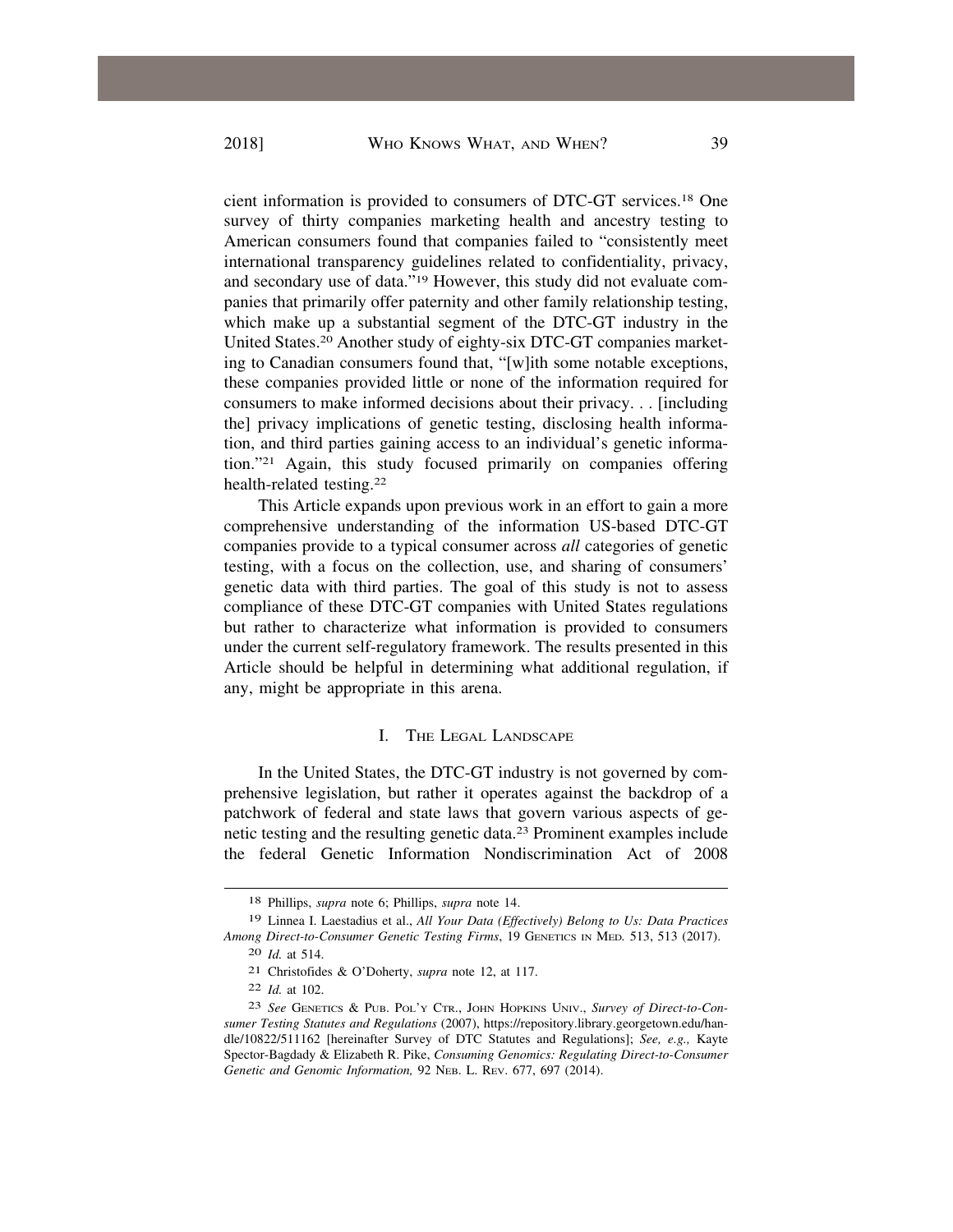(GINA)24 and the Health Insurance Portability and Accountability Act of 1996 (HIPAA),25 with its Privacy Rule,26 that regulates the collection, use, and sharing of genetic data in the research and clinical settings. However, these laws generally do not directly implicate the bulk of the DTC-GT industry: GINA prohibits only the discriminatory use of genetic information by employers and health insurance companies, and the vast majority of DTC-GT companies do not qualify as "covered entities" under [HIPAA.27](https://HIPAA.27) A small number of states (e.g., New York and Maryland) place limitations on DTC-GT, such as requiring that certain genetic tests be ordered through a physician or placing additional requirements on laboratories that perform the testing, but DTC-GT remains largely unregulated in the majority of [jurisdictions.28](https://jurisdictions.28) 

In the absence of comprehensive legislation, the DTC-GT industry is primarily regulated, to differing degrees, by three federal administrative agencies: the Centers for Medicare and Medicaid Services (CMS) via the Clinical Laboratory Improvements Act (CLIA),<sup>29</sup> the Food and Drug Administration (FDA),<sup>30</sup> and the FTC.<sup>31</sup> CMS and CLIA are concerned primarily with ensuring the analytical validity of certain tests, including genetic tests, performed by a laboratory<sup>32</sup> that analyzes "materials derived from the human body for the purpose of providing

29 Clinical Laboratory Improvement Amendments of 1988, Pub. L. No. 100-578, 102 Stat. 2903 (codified at 42 U.S.C. § 263a); Centers for Medicare & Medicaid Services, Clinical Laboratory Improvement Amendments (CLIA), Regulations and Guidelines (April 5, 2017), [https://www.cms.gov/Regulations-and-Guidance/Legislation/CLIA/index.html.](https://www.cms.gov/Regulations-and-Guidance/Legislation/CLIA/index.html) 30 Federal Food, Drug, and Cosmetic Act, Pub. L. No. 75-717, 52 Stat. 1040 (1939)

(codified at 21 U.S.C. ch. 9 § 301); Medical Device Amendments of 1976, Pub. L. No. 94- 295, 90 Stat. 539 (codified at U.S.C. §360c-360k); *see also* Institute of Medicine and National Research Council, *Current Legislative and Regulatory Framework in the United States, in*  DIRECT-TO-CONSUMER GENETIC TESTING: SUMMARY OF A WORKSHOP (2011) (offering a brief overview of the federal laws at work for direct-to-consumer genetic testing), <https://www> [.ncbi.nlm.nih.gov/books/NCK209639](https://ncbi.nlm.nih.gov/books/NCK209639)/. 31 Federal Trade Commission Act of 1914, ch. 311, §5, 38 Stat. 719 (codified as

amended at 15 U.S.C. §§ 41-58) [hereinafter FTCA]; *see A Brief Overview of the Federal Trade Commission's Investigative and Law Enforcement Authority,* U.S. Fed. Trade Comm'n, <https://www.ftc.gov/about-ftc/what-we-do/enforcement-authority> (last updated July 2008).<br><sup>32</sup> Under CLIA, a laboratory is defined as "a facility for the biological, microbiological,

serological, chemical, immunohematological, hematological, biophysical, cytological, pathological, or other examination of materials derived from the human body for the purposes of providing information for the diagnosis, prevention, or treatment of any disease or impairment of, or the assessment of the health of, human beings. These examinations also include proce-

<sup>24</sup> *See* Genetic Information Nondiscrimination Act of 2008, 42 U.S.C. § 2000ff (2008) [hereinafter GINA].

<sup>25</sup> *See* Health Insurance Portability and Accountability Act of 1996, Pub. L. No. 104- 191, 110 Stat. 1936 (codified in various titles of the U.S.C.) [hereinafter HIPAA]. <sup>26</sup> *Id.* at § 5(b).

<sup>&</sup>lt;sup>27</sup> GINA, *supra* note 24, at §202.<br><sup>28</sup> Helen C. Dick, *Risk and Responsibility: State Regulation and Enforcement of the Direct-to-Consumer Genetic Testing Industry*, 6 St. Louis U. J. HEALTH L. & Pol'y 167 (2012); *See* Survey of DTC Statutes and Regulations, *supra* note 23.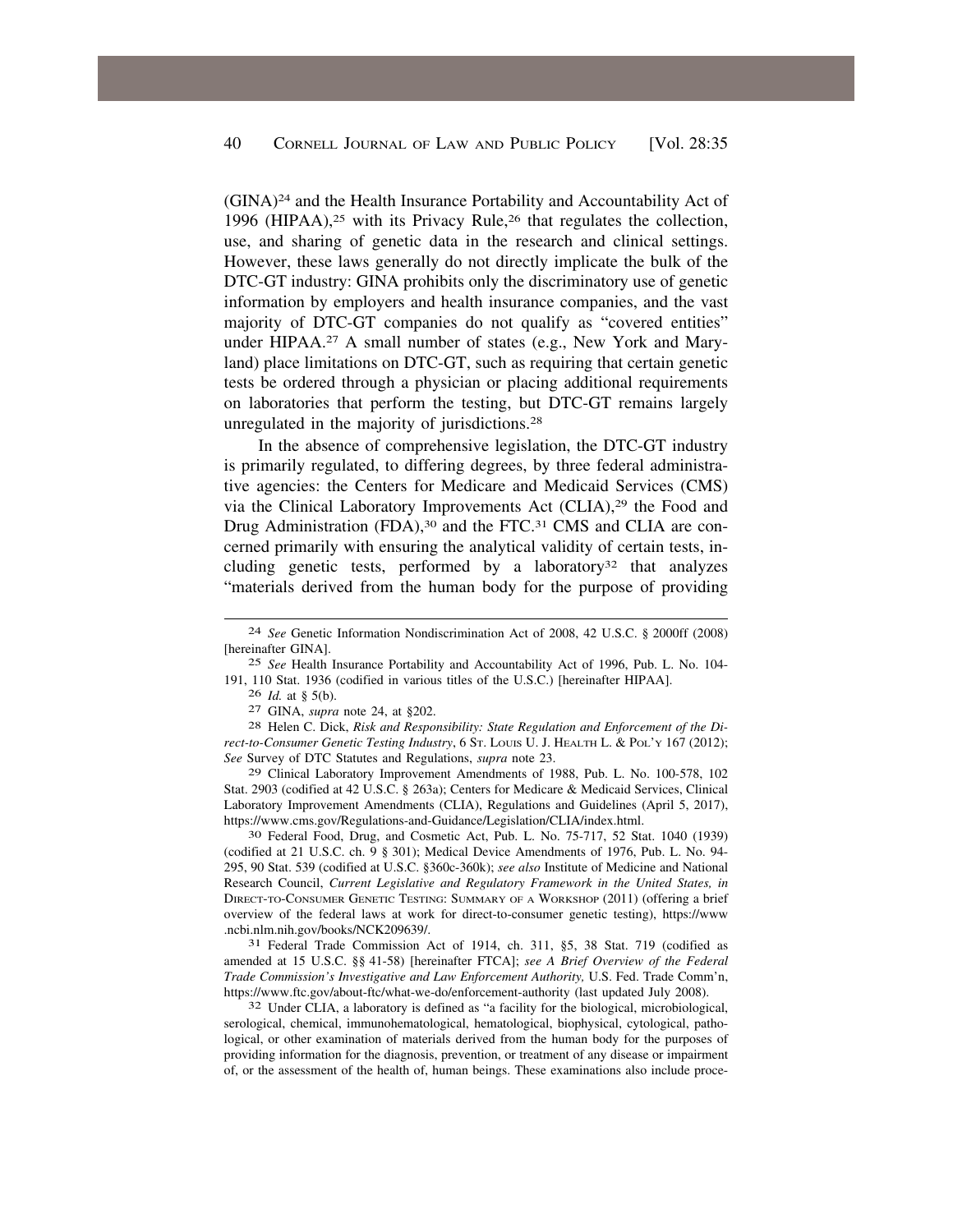information for the diagnosis, prevention, or treatment of any disease or impairment of, or the assessment of the health of, human beings" (a definition that excludes many types of [DTC-GT\).33](https://DTC-GT).33) In addition, CLIA does not grant CMS the authority to assess the clinical validity or utility of the tests being performed, nor does it regulate the information that companies must convey to consumers regarding those [tests.34](https://tests.34)

The FDA has relatively broad authority to regulate DTC-GT but has thus far exercised "enforcement discretion," limiting its regulation to companies offering certain "health-related" genetic [tests.35](https://tests.35) This category includes tests that purport to reveal carrier status<sup>36</sup> or to predict one's genetic predisposition to disease<sup>37</sup> or response to a particular pharmaceutical drug, but does not include the majority of non-health-related genetic tests currently on the market (e.g., ancestry and family relationships [tests\).38](https://tests).38) Therefore, when it comes to the type of information that DTC-GT companies must convey to consumers, the industry is largely left to self-regulation, so long as companies do not engage in practices that the FTC finds to be "unfair" or "deceptive," a concept discussed below.

35 There have been several important regulatory developments in the DTC-GT industry recently, driven largely by 23andMe and the FDA. The FDA authorized 23andMe to offer a direct-to-consumer carrier status test for Bloom Syndrome in February 2015, subsequently authorized it to carry out Genetic Health Risk (GHR) tests for ten diseases in April 2017, and mostly recently, authorized a test that reports on three mutations in BRCA genes in March 2018. As part of the pre-market approval process for GHR tests, 23andMe was required to demonstrate the analytical validity of their tests as well as adequate consumer understanding of the sample collection process and the resulting genetic reports. Going forward, the FDA "intends to exempt additional 23andMe GHR tests from the FDA's premarket review, and GHR tests from other makers may be exempt after submitting their first premarket notification . . . allow[ing] other, similar tests to enter the market as quickly as possible and in the least burdensome way, after a one-time FDA review." Press Release, Fed. Drug Admin., FDA Allows Marketing of First Direct-to-Consumer Tests that Provide Genetic Risk Information for Certain Conditions (April 6, 2017), *available at* [https://www.fda.gov/NewsEvents/Newsroom/](https://www.fda.gov/NewsEvents/Newsroom) PressAnnouncements/ucm551185.htm; *See also infra* note 36 (containing references to the FDA press releases that describe the approval process for 23andMe's Bloom syndrome and BRCA tests).

36 Press Release, Fed. Drug. Admin., FDA Permits Marketing of First Direct-to-Consumer Genetic Carrier Test for Bloom Syndrome (Feb. 23, 2015), *available at* <https://www.fda> .gov/newsevents/newsroom/pressannouncements/ucm435003.htm; Press Release, Fed. Drug Admin., FDA Authorizes, with Special Controls, Direct-to-Consumer Test that Reports Three Mutations in the BRCA Breast Cancer Genes (Mar. 6, 2018), *available at* <https://www.fda> .gov/NewsEvents/Newsroom/PressAnnouncements/ucm599560.htm.

37 Press Release, Fed. Drug Admin., FDA Allows Marketing of First Direct-to-Consumer Tests that Provide Genetic Risk Information for Certain Conditions (Apr. 6, 2017), *available at* <https://www.fda.gov/newsevents/newsroom/pressannouncements/ucm551185> .htm.

38 *See id.* 

dures to determine, measure, or otherwise describe the presence or absence of various substances or organisms in the body." 42 C.F.R. § 493.2.

<sup>33 42</sup> U.S.C. § 263a(a).

<sup>34</sup> *See id.*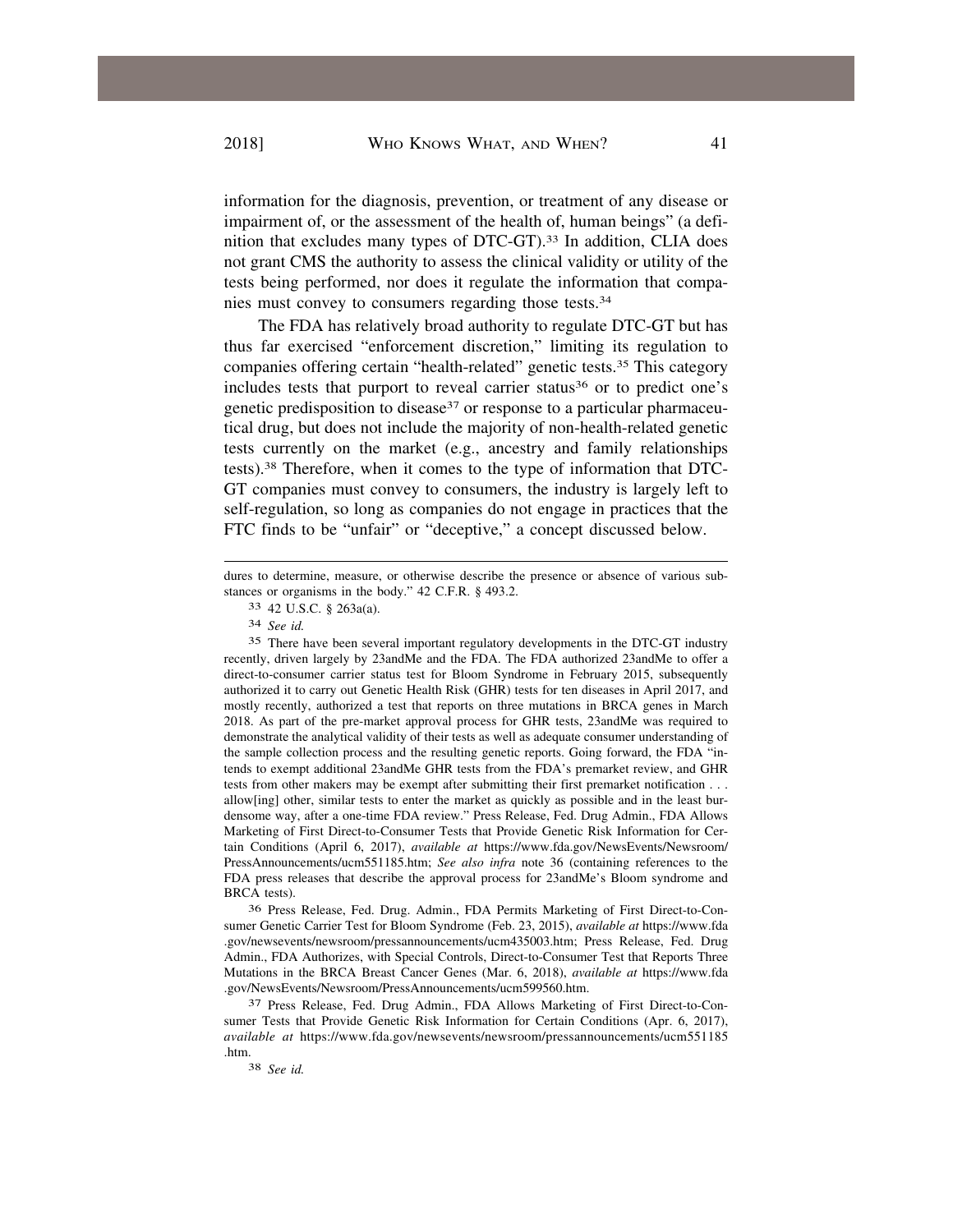The FTC has broad authority to police false or misleading advertising practices under the Federal Trade Commission Act (FTCA) of 1914.39 Under the authority granted in Section 5 of the Act, the agency has targeted "... a wide range of anti-consumer practices where it can demonstrate that a consumer was deceived, or where a business practice is objectively "unfair" because it (1) causes significant consumer harm that (2) is not avoidable by consumers and (3) is not offset by countervailing benefits."40 Section 12 of the Act also grants the FTC the authority to police false advertising of health care [products.41](https://products.41) However, the agency has only applied these provisions to the DTC-GT context on two occasions, otherwise limiting its actions in this area to the issuance of consumer bulletins regarding DTC-GT and its risks and [limitations.42](https://limitations.42) 

The most prominent example of FTC action against a DTC-GT company occurred in January 2014, when the agency filed an administrative complaint against Genelink, Inc. and its subsidiary, Foru International Corporation, makers of an at-home genetic test kit that purported to match consumers to products in its line of dietary and skincare supple[ments.43](https://ments.43) The FTC took issue with Genelink's representations "that genetic disadvantages identified through the companies' DNA assessments [were] scientifically proven to be mitigated by or compensated for with the companies' nutritional supplements."44 The FTC also claimed that "the companies' acts and practices related to data security were unfair and deceptive" because, in contradiction to the companies' posted privacy policies, it had "failed to provide reasonable and appropriate security for consumers' personal information," including genetic information and social security, credit card, and bank account [numbers.45](https://numbers.45) Genelink ultimately entered into a consent agreement with the FTC to settle the complaint, which required the company to "have at least 2 [randomized human clinical trials] before making disease prevention, treatment, and

<sup>39</sup> FTCA, *supra* note 31.

<sup>40</sup> Justin Brookman, *Protecting Privacy in an Era of Weakening Regulation*, 9 HARV. L. & POL'Y REV. 355, 358 (2015); *See* 15 U.S.C. § 45.

<sup>41</sup> *See* 15 U.S.C. § 52.

<sup>42</sup> *Direct-to-Consumer Genetic Tests,* U.S. FED. TRADE COMM'N, <https://www.con>[sumer.ftc.gov/articles/0166-direct-consumer-genetic-tests](https://sumer.ftc.gov/articles/0166-direct-consumer-genetic-tests) (last updated Jan. 2014); *DNA Test Kits: Consider the Privacy Implications,* U.S. FED. TRADE COMM'N, (Dec. 12, 2017) [hereinafter FTC: *DNA Test Kits*], <https://www.consumer.ftc.gov/blog/2017/12/dna-test-kits-consider>privacy-implications.

<sup>43</sup> *See* Complaint, In re GeneLink, Inc. & Foru Int'l Corp., No. 112-3095 (F.T.C. Jan. 7, 2014),<https://www.ftc.gov/system/files/documents/cases/140512genelinkcmpt.pdf> [hereinafter Genelink Complaint].

<sup>44</sup> *Id*. at 10.

<sup>45</sup> *Id*. at 12.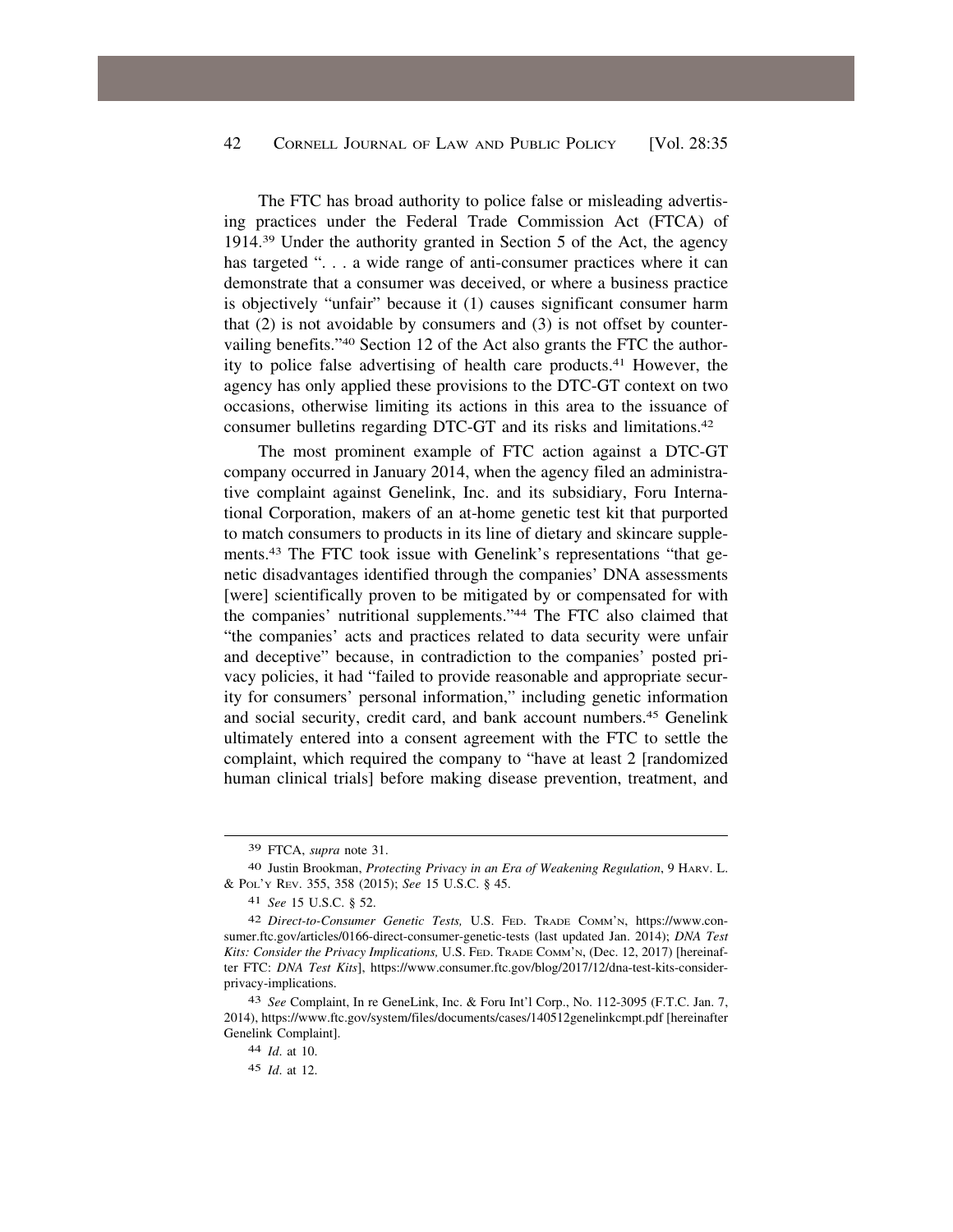diagnosis claims,"46 "prohibited [the company] from misrepresenting [its] privacy and security practices," and required the company to "establish and maintain comprehensive data security programs and submit to security audits by independent auditors every other year for twenty years."47

The increasing diversity of direct-to-consumer genetic tests on the market, combined with the expansion of companies offering analysis of pre-existing genetic data,<sup>48</sup> promises to continue to raise unique privacy concerns and regulatory [challenges.49](https://challenges.49) For instance, the same genetic data that a consumer intended to be used for a particular purpose (i.e. to explore ancestry or physical traits) can, in many cases, reveal sensitive health and other personal information about not only the individual, but also the individual's [relatives.50](https://relatives.50) The problem is compounded by the fact that consumers are typically encouraged to provide additional sensitive information about themselves or their family in order to maximize the utility of the genetic test being offered. For example, "self-reported" information might include personal and family medical history, ethnicity, physical traits, or details about the consumer's lifestyle and [habits.51](https://habits.51) Disclosure of this information could have potentially harmful consequences for both the individual and their loved ones, such as discrimination in the employment or insurance context.<sup>52</sup>

These privacy concerns are further accentuated in an environment where consumer genetic data is becoming an increasingly valuable asset for many genetic testing [firms.53](https://firms.53) Two of the largest US DTC-GT compa-

50 Jean E. McEwen et al., *The Ethical, Legal, and Social Implications Program of the National Human Genome Research Institute: Reflections on an Ongoing Experiment*, 15 ANN. REV. OF GENOMICS AND HUM. GENETICS 481 (2014).

<sup>46</sup> Statement of Chairwoman Edith Ramirez and Commissioner Julie Brill In the Matter of GeneLink, Inc. and foru International Corporation (Jan. 7, 2014), [https://www.ftc.gov/sites/](https://www.ftc.gov/sites) default/files/documents/cases/140107genelinkstatementbrill.pdf.

<sup>47</sup> Press Release, Fed. Trade Comm'n, FTC Approves Final Consent Orders Settling Charges that Companies Deceptively Claimed Their Genetically Modified Nutritional Supplements Could Treat Diseases (May 12, 2014), *available at* [https://www.ftc.gov/news-events/](https://www.ftc.gov/news-events) press-releases/2014/05/ftc-approves-final-consent-orders-settling-charges-companies.

<sup>48</sup> Lauren Badalato et al., *Third Party Interpretation of Raw Genetic Data: An Ethical Exploration*, 25 EUR. J. HUM. GENETICS 1189 (2017).

<sup>49</sup> Margaret Curnutte, *Regulatory Controls for Direct-to-Consumer Genetic Tests: A Case Study on How the FDA Exercised its Authority*, 36 NEW GENETIC SOC'Y 209, 210–12 (2017).

<sup>51</sup> *See e.g.*, 23andMe, Privacy Highlights, *available at* [https://www.23andme.com/about/](https://www.23andme.com/about) privacy/ (last visited June 8, 2018) (defining "self-reported" information as "information you provide directly to us, including your disease conditions, other health-related information, personal traits, ethnicity, family history, and other information that you enter into surveys, forms, or features while signed in to your 23andMe account").

<sup>52</sup> Robert C. Green et al., *GINA, Genetic Discrimination, and Genomic Medicine*, 372 NEW ENG. J. MED. 397 (2015).

<sup>53</sup> *See* Grand View Research Report, *supra* note 5.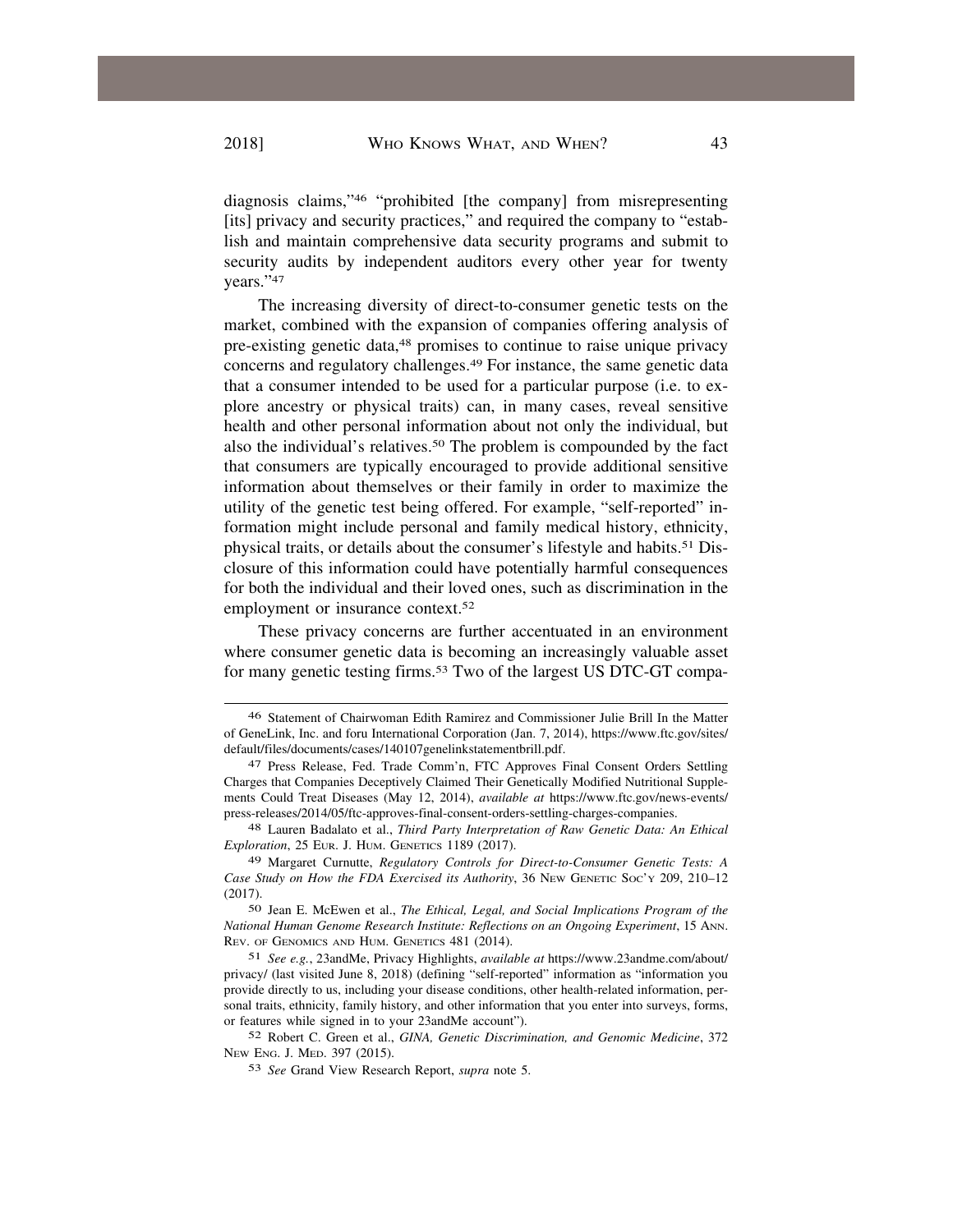nies, AncestryDNA and 23andMe, have assembled massive databases containing the genetic data of over five million and two million customers, [respectively.54](https://respectively.54) The sale of data generated by DTC-GT to third parties, such as pharmaceutical companies and academic institutions, generally in de-identified and aggregated form, can serve as an important revenue stream for some companies, and the data can be used to illuminate genetic components of disease or to facilitate drug [development.55](https://development.55)  In addition, DTC-GT companies themselves are beginning to engage in peer-reviewed research using their [databases.56](https://databases.56) Taken together, the increasing dissemination of direct-to-consumer genetic data may exacerbate privacy harms, most obviously because of the heightened risk, demonstrated by recent studies, that an individual might be re-identified from the de-identified datasets commonly used by companies and [researchers.57](https://researchers.57)

All of these risks are less likely to be understood in the direct-toconsumer setting than in the clinical and research settings, which generally provide enhanced legal protections and additional opportunities for patients or participants to obtain more information about a test and its implications, both before and after undergoing testing, and thus a more meaningful opportunity to provide informed consent. In contrast, consumers of DTC-GT are unlikely to receive consultation from a healthcare provider or genetic counselor unless they choose to seek out such assistance, something which studies indicate occurs [infrequently.58](https://infrequently.58) Taken together, these potential harms illustrate the importance of providing a consumer with sufficient information to make an informed decision about whether to purchase DTC-GT or analysis services, including, as in the clinical setting, adequate descriptions of how data will be collected and used internally by the company and whether and how it will shared

<sup>54</sup> Press Release, Ancestry Corporate, Ancestry Surpasses 5 Million People in DNA Database, Giving Customers Even More Opportunities to Discover Who They Are and How They Connect to One Another (Aug. 9, 2017), *available at* <https://www.ancestry.com/corpo>rate/newsroom/press-releases/ancestry-surpasses-5-million-people-dna-database-giving-customers-even-more; *Estimating the Sizes of the Genealogical at DNA Databases,* THE DNA GEEK BLOG (Apr. 17, 2017), <http://thednageek.com/estimating-the-sizes-of-the-genealogical>atdna-databases/.

<sup>55</sup> *See* Grand View Research Report, *supra* note 5.

<sup>56</sup> *See, e.g.,* Kelly Servick, *Can 23andMe Have it All?,* 349 SCI. 1472 (2015); Eunjung Han et al., *Clustering of 770,000 Genomes Reveals Post-Colonial Population Structure of North America*, 8 NATURE COMM. 14238 (2017).

<sup>57</sup> Melissa Gymrek et al., *Identifying Personal Genomes by Surname Inference*, 339 SCI. 321, 321–24 (2013); Bradley Malin & Latanya Sweeney, *Determining the Identifiability of DNA Database Entries*, PROC. AM. MED. INFORMATICS ASS'N SYMP. 547–51 (2000); Bradley Malin & Latanya Sweeney, *Re-Identification of DNA hrough an Automated Linkage Process*, PROC. AM. MED. INFORMATICS ASS'N SYMP. 423–27 (2001).

<sup>58</sup> Diane R. Koeller et al., *Utilization of Genetic Counseling after Direct-to-Consumer Genetic Testing: Findings from the Impact of Personal Genomics (PGen) Study*, 26 J. GENETIC COUNSELING 1270 (2017).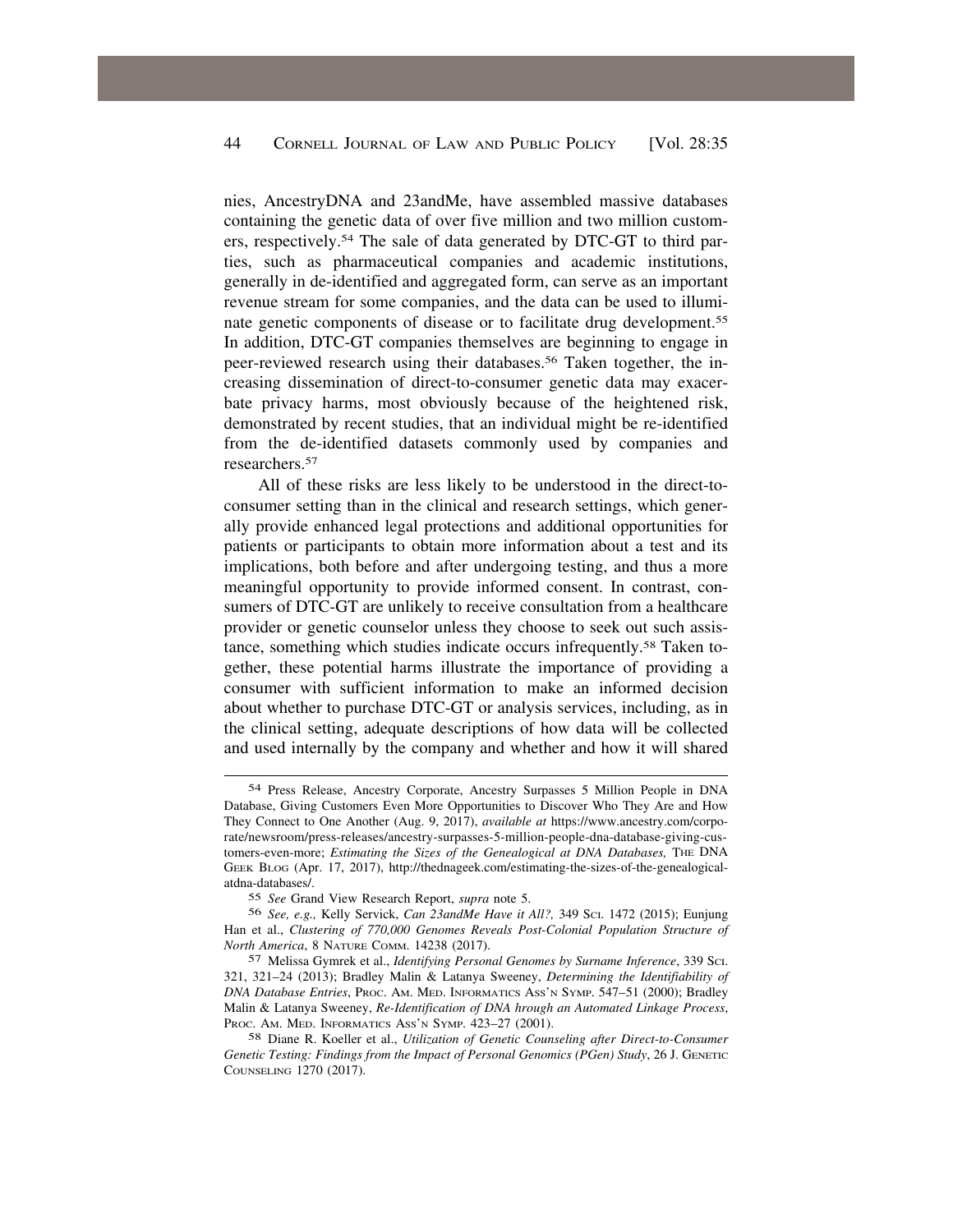with third parties. The current study was conducted to add to our knowledge about the extent to which DTC-GT companies provide such information.

#### II. RESEARCH DESIGN

#### *A. Internet-Based Search Strategy*

US-based companies offering DTC-GT or analysis services were located using an internet-based search strategy in February 2017.59 We limited our analysis to companies that had a physical presence in the United States, such as corporate offices, headquarters, or laboratories. We also limited our analysis to companies providing services directly to the consumer without the involvement of a healthcare provider, which meant that we excluded companies that require physician approval to order testing or receive the results. Companies were then coded based on the type of genetic testing service(s) offered and sorted into four broad categories: health-related, ancestry and genealogy, family relationship, and lifestyle and wellness. It was common for a company to offer services from more than one category of testing.

#### *B. Collection of Policy Documents*

From each company so discovered, we sought documents describing its policy toward the collection, use, and sharing of genetic information. Common documents included Privacy Policies or Statements, Terms or Conditions of Use, Terms or Conditions of Service, and Consent documents (typically consent for third-party research). Web "cookie" and tracking policies, whether a separate document or a provision within another privacy document, were excluded from analysis.

All readily accessible policies were collected from company websites in February 2017 and saved as electronic documents, typically Adobe PDF. Links to these documents were typically located at the bottom of the main page of a company's website but were occasionally found in "FAQ" or "Legal" subsections. In order to track the fate of companies on our list and to examine the extent to which privacy documents change over time, this process was repeated in October 2017.

<sup>59</sup> A Google search was performed utilizing a combination of the following terms: genetic, genome, DNA, test, screen, sequencing, profile, analysis, home, order, kit, service, report, direct-to-consumer, ancestry, health, personal, nutrition, aging, paternity, infidelity, family relationship, talent, lifestyle, drug response, carrier, forensic, methylation, telomere. In order to replicate how a typical consumer might locate a company, DTC-GT companies located on pre-existing lists of companies or via relevant sponsored links and advertisements were included on the list.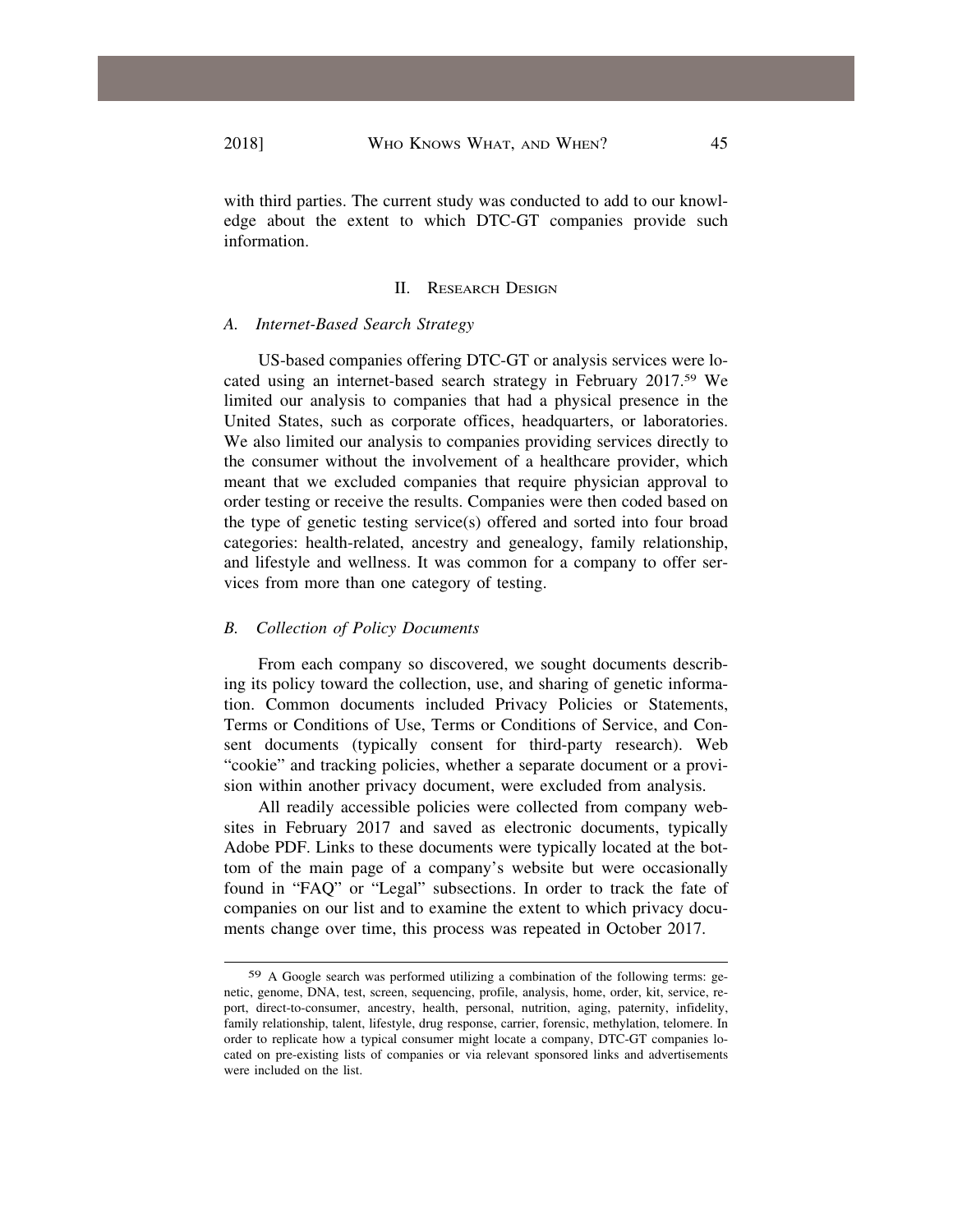## <span id="page-11-0"></span>*C. Correspondence with DTC-GT Company Representatives*

During document collection, it became evident that some companies might have additional policy documents that were not readily accessible on their websites but appeared relevant to their genetic data practices (i.e. documents that were only available upon registering for the service or upon ordering the test kit). To ascertain the extent to which companies utilized non-readily accessible policy documents, companies were contacted using the email address, web-based contact form, or phone number provided on the company website or within a company's policy documents. Company representatives were asked about the applicability of ambiguous policy documents, as well as the existence of any additional policy documents governing genetic data that might not be readily accessible on the company's website (i.e. those that might be included upon sign-up or account creation, at the point-of-purchase, or within a test kit). These interactions were carried out from the standpoint of a prospective consumer, an approach that was reviewed and certified as "exempt" by the Vanderbilt Institutional Review Board (Application # 171439).

## *D. Analysis of Policy Documents*

To assess what a typical consumer might learn from viewing a company's privacy documents, we developed an analysis instrument designed to assess the information these policies provided regarding the collection, use, and sharing of genetic data. The questions on the survey instrument were based on guidelines and policy statements issued by national and international professional organizations,<sup>60</sup> insights gained from recent surveys of consumers and prospective consumers of DTC-GT services,<sup>61</sup> as well as an analysis of the industry's most comprehensive policies. The survey was then circulated to an interdisciplinary working group consisting of a large group of scholars from the law, medicine, psychology, history, and humanities fields.<sup>62</sup> Finally, the analysis instrument was applied on a pilot basis to a small subset of policies, modified to address any areas of ambiguity, and ultimately applied to all policy documents by two independent legal research assistants. Material disagreements were resolved by a third party, a professor of law. All study data was collected and managed using REDCap (Research Elec-

<sup>60</sup> Laestadius et al., *supra* note 19, at 515; Heather Skirton et al., *Direct to Consumer Genetic Testing: A Systematic Review of Position Statements, Policies and Recommendations*, 82 CLINICAL GENETICS 210 (2012).

<sup>61</sup> Christofides & O'Doherty, *supra* note 12.

<sup>62</sup> The survey was circulated to investigators at The Center for Genetic Privacy and Identity in Community Settings (GetPreCiSe) at Vanderbilt University. A complete list of members is available at: [https://medschool.vanderbilt.edu/getprecise/people/team.](https://medschool.vanderbilt.edu/getprecise/people/team)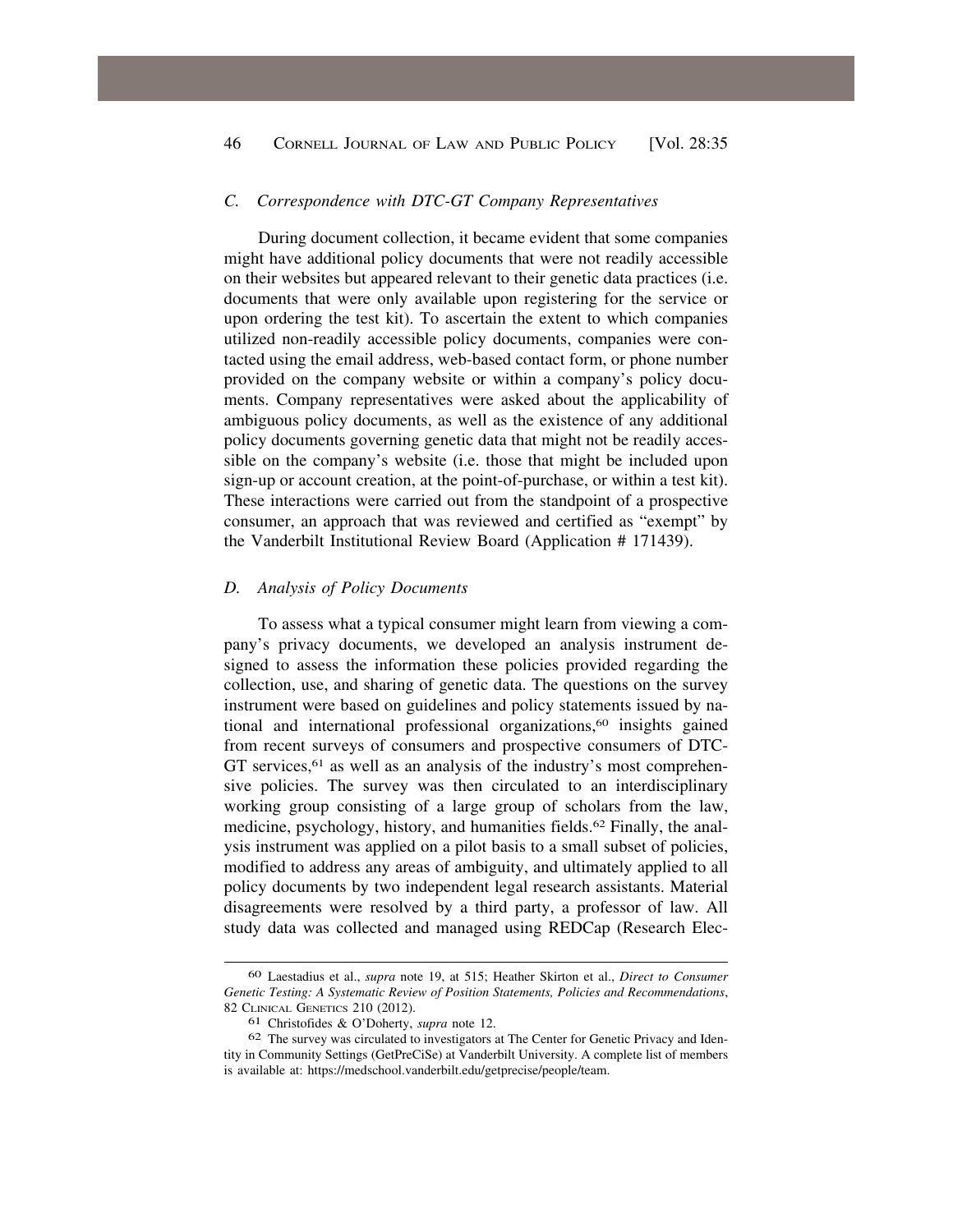tronic Data Capture)63 tools hosted at Vanderbilt University and exported in Microsoft Excel format for subsequent analysis.

#### III. RESULTS

## *A. Overview of US-based DTC-GT Companies*

We identified ninety US-based companies that provided genetic testing or analysis services directly to the consumer without the involvement of a healthcare provider at any step in the process. Companies were spread across the country, in a total of twenty-four states, with California (19), New York (11), and Texas (10) having the greatest number of companies.

## 1. Overview of Services Offered

Companies offered a diverse set of genetic testing or analysis services, which we broke into four broad categories: family relationship, ancestry and genealogy, lifestyle and wellness, and health. Many companies offered more than one genetic testing service and were therefore included in multiple categories.

We found that over half of US-based companies, 54 of 90, offered genetic testing or analysis for purposes of determining family relationships (e.g., most commonly paternity, but also maternity, sibling, auntuncle, and grandparent identification), making this the most prevalent category of testing. Thirty-four companies provided genetic testing for ancestry or genealogy purposes (e.g., analysis of paternal Y-DNA, maternal mtDNA, and autosomal DNA). The remaining companies largely fell into the diverse lifestyle and wellness category (e.g., genetic testing and analysis services for a variety of purposes, including: athletic ability and fitness, nutrition, diet and weight management, cosmetics, beauty and anti-aging), with twenty-five companies offering such services. Finally, 23andMe was the only company approved by the FDA to market health-related tests in the United States at the time of this study (e.g., carrier status and genetic health risk tests) and was therefore the sole company in this category of [testing.64](https://testing.64)

The vast majority of companies, 84 of 90, performed genetic testing services of some kind, typically through the use of an at-home collection kit, as well as subsequent analysis of the resulting genetic data. However, six companies did not perform genetic testing services but rather allowed

<sup>63</sup> Paul A. Harris et al., *Research Electronic Data Capture (REDCap) - A Metadatadriven Methodology and Workflow Process for Providing Translational Research Informatics Support*, 42 J. BIOMEDICAL INFORMATICS 377 (2009) (introducing REDCap, a secure, webbased application designed to support data capture for research studies).

<sup>64</sup> *See* FDA Press Release, *supra* note 37.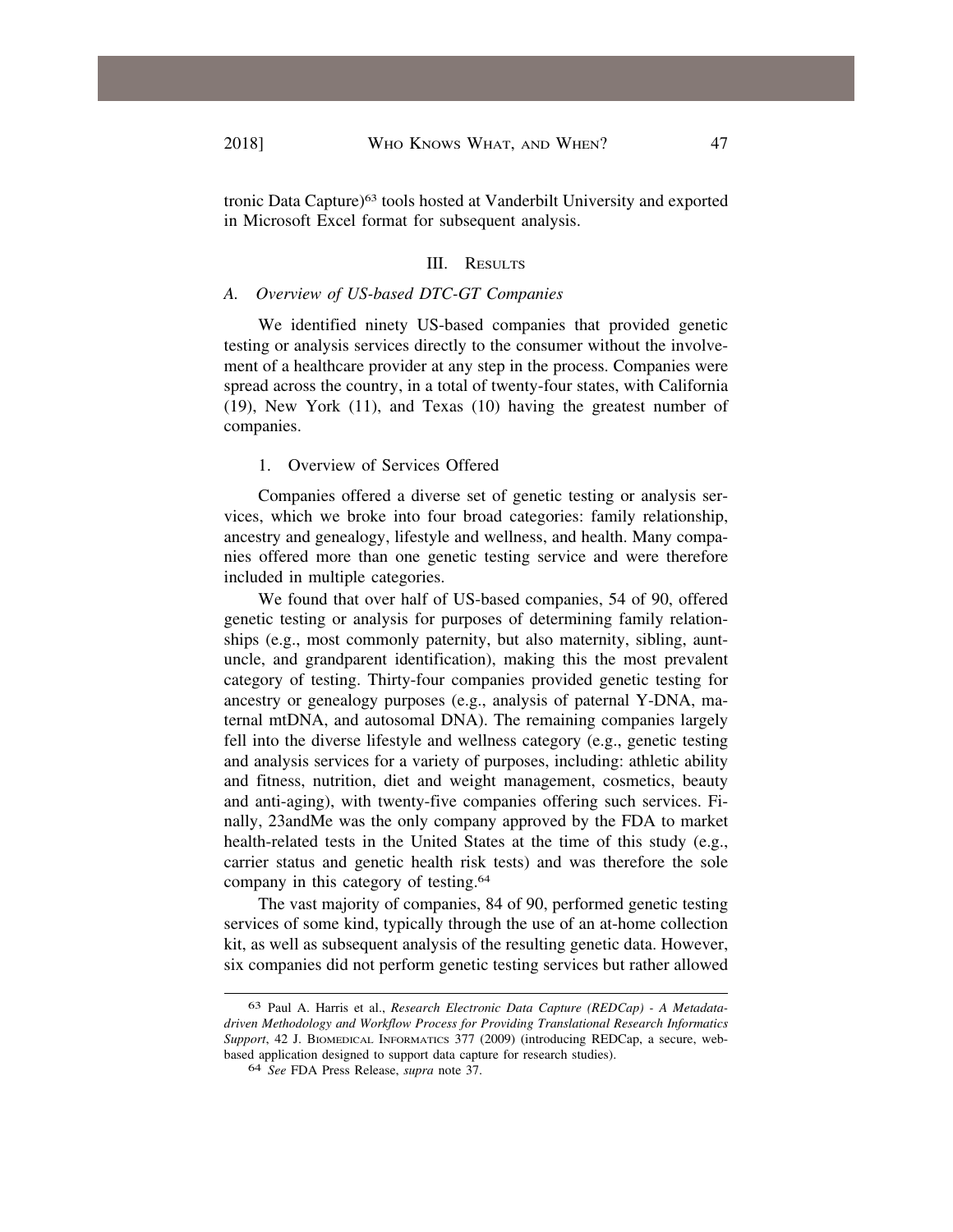<span id="page-13-0"></span>consumers to upload raw genetic data generated by other companies, usually for ancestry purposes, and then provided additional insights using that data.

A large subset of companies, typically in the family relationship category, allowed consumers to submit "non-traditional" samples, such as cigarette butts, hair, gum, used condoms, and even articles of clothing suspected of containing biological material. These surreptitious testing services were offered under several names, including "infidelity," "forensic," "discreet," and "special sample" testing. In total, we identified twenty-seven US-based companies that appeared to permit, or in some cases even encourage, consumers to submit the genetic material of others without their consent. These services were generally marketed alongside a variety of more traditional family relationship tests; only three companies exclusively offered surreptitious testing services, whereas roughly half of companies offering paternity testing also offered some form of surreptitious testing.

## 2. Overview of Policy Documents

The majority of companies had readily accessible privacy documents on their website, generally a Privacy Policy (PP) or Terms of Service (ToS) document, or both. Of the ninety companies identified, only nine (10%) had no readily accessible privacy documents. However, an additional twenty-six companies (29%) had PP or ToS documents that appeared to apply only to the use of the company's website (e.g., "cookie" and web-tracking policies), as opposed to the genetic testing or analysis services. These "web-only" policies lacked any references, either explicit or implicit, to genetic data or the testing services being offered. Combining these two groups, a total of 39% of companies (35 of 90) had no readily accessible policy applicable to genetic data on their website and were thus categorized as companies that provided no information about how genetic data was collected, used, or [shared.65](https://shared.65) 

With respect to the fifty-five companies with relevant policy documents, 53% (29 of 55) provided consumers with a single relevant document, usually a PP, while 47% (26 of 55) provided two or more relevant documents, usually both a PP and a ToS document. Five companies had additional "consent" documents, usually associated with participation in third-party research, as discussed in further detail below. As noted above, these figures do not reflect policy documents which may be subsequently

<sup>65</sup> Subsequent correspondence with company customer service representatives regarding the applicability of these "web-only" policies to genetic data generally did little to resolve the ambiguities, further supporting the decision to exclude this class of policies from detailed analysis. Company representatives were often unsure about the scope of these policies, or deflected questioning with broad reassurances about the confidentiality of test results.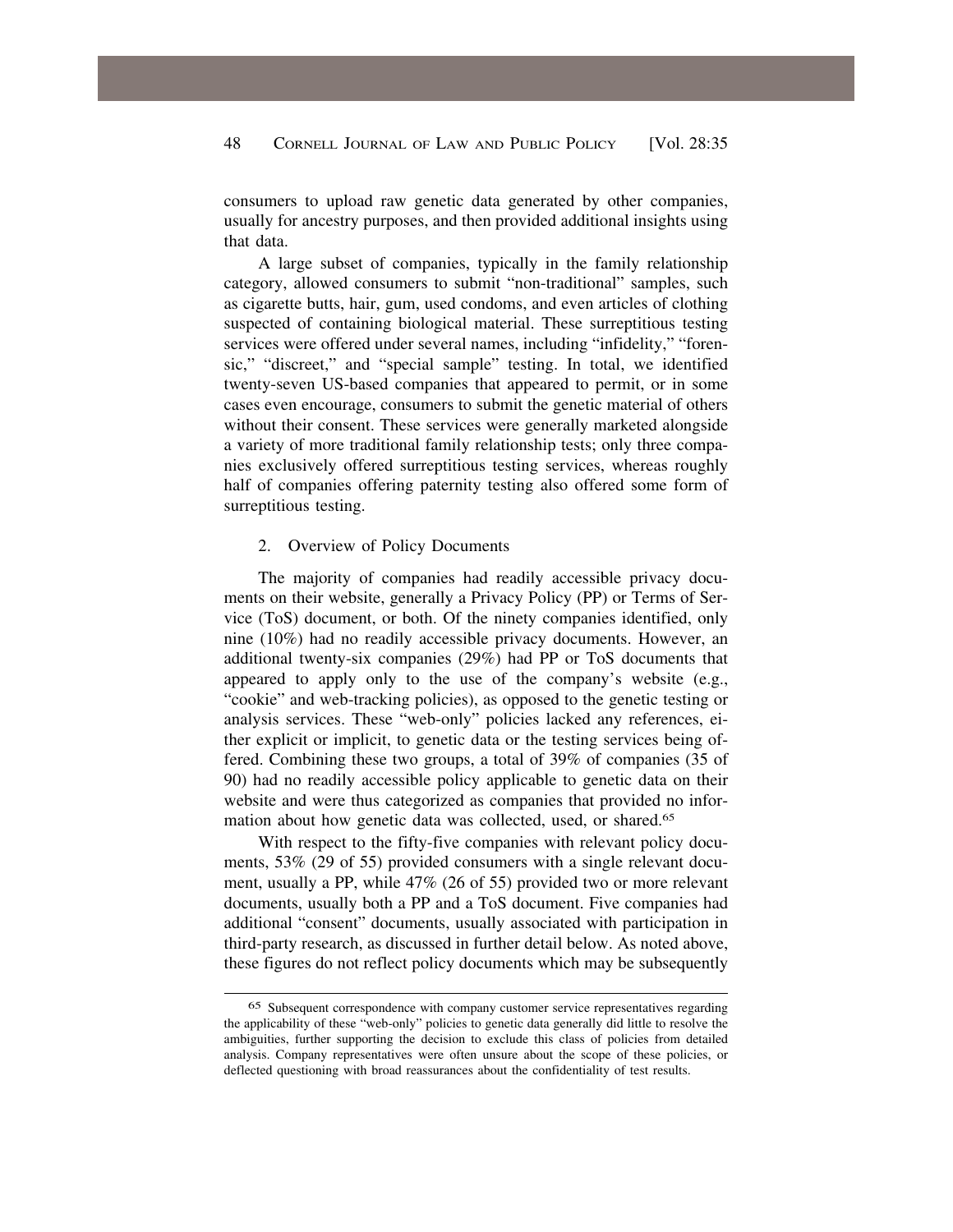included in a test kit but were not readily accessible on a company's website and thus, unless specifically requested by the consumer, would not be available to consumers until after they had decided to purchase a test kit.66

# 3. Changes to Privacy Documents and Consumer Notification

We found that two-thirds of companies (37 of 55) provided information regarding the effect of changes to privacy documents (either the PP or ToS), all of which reserved the right to modify their privacy documents. Surprisingly, very few companies provided for individualized consumer notification of any potential changes. Instead, the majority of companies simply stated that any changes to the policy would be reflected on their website, and in some cases, the consumer was encouraged to routinely re-read the policy documents in order to keep themselves apprised of the changes. Companies either stated that consumers would be bound by the new terms immediately or after a specified time period, generally around thirty days. A small minority of companies stated that a consumer *may* be personally notified of changes via email. However, this provision commonly included a qualifying statement that the consumer would only be notified of "material" or "substantial" changes to the policies, leaving open the possibility that notification via the website would be sufficient.

# *B. Collection of Genetic Information*

## 1. Information Regarding the Testing Laboratory

We next examined what the documents told consumers about the collection of genetic information, with a focus on information regarding the testing laboratories, the fate of a consumer's physical sample, and retention of the resulting genetic data. We analyzed only the policies of those companies that offered genetic testing services of some kind (49 of 55). The remaining six companies offered only analysis of genetic data previously obtained from another company, usually for ancestry purposes, and were therefore excluded from this analysis.

Fifty-seven percent (57%) of companies (28 of 49) provided some information to the consumer about what information was shared with the laboratory or what procedure, if any, was used to safeguard the informa-

<sup>66</sup> Subsequent correspondence with company representatives led to the provision of an additional thirteen policy documents that were not readily accessible on company websites. These documents were generally short consent forms included within the testing kit (generally seeking registration information alongside an acknowledgement that the consumer understood the terms and conditions associated with their utilization of the test) as opposed to substantive policy documents. Therefore, these documents were excluded from further analysis and are not included in the numbers presented in this study.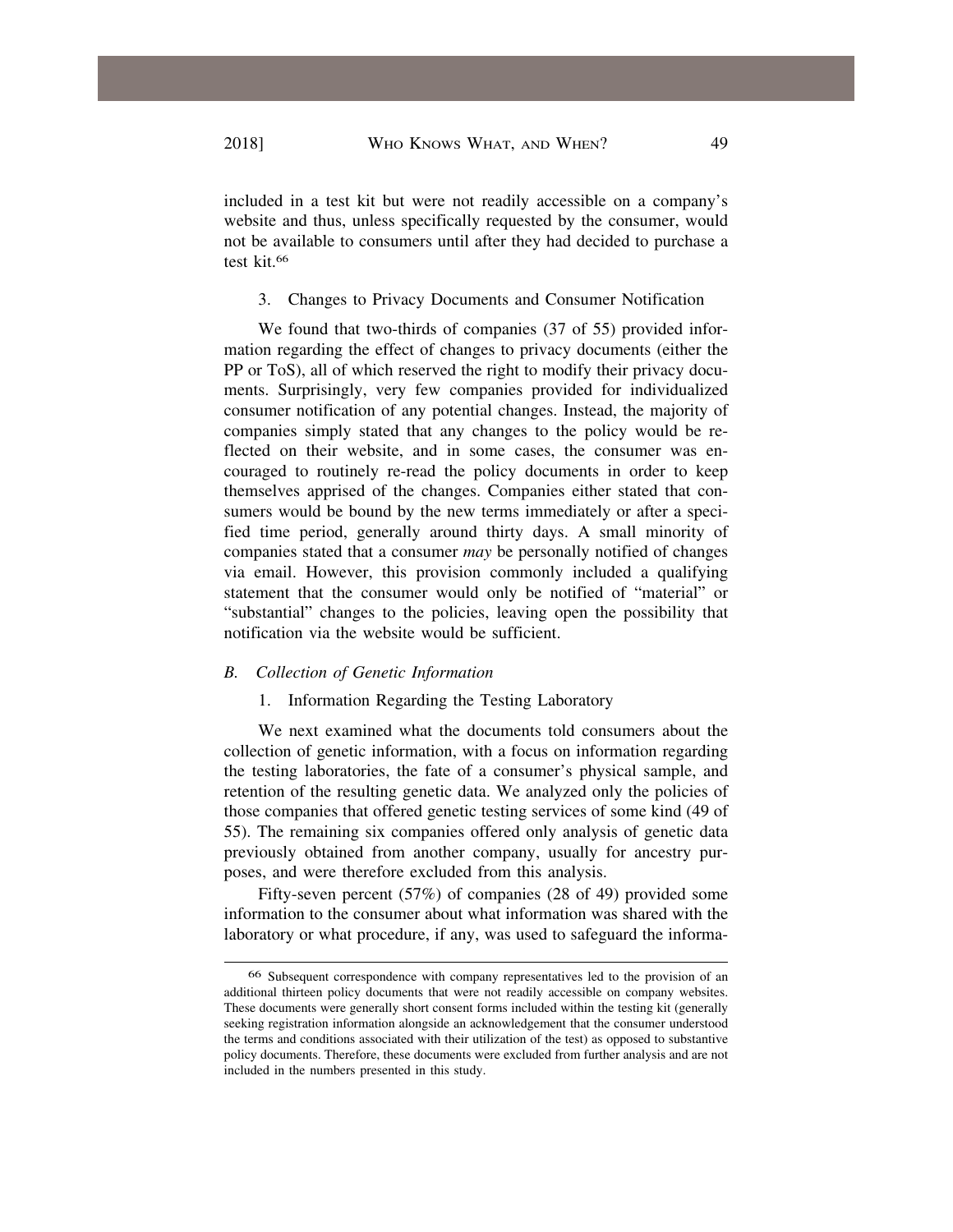<span id="page-15-0"></span>tion during this process. However, the quality and quantity of information varied greatly: the majority of companies simply provided vague commitments to security or confidentiality at the testing facilities (e.g., stating that the testing facility was secure or that laboratory employees were bound by confidentiality agreements). Only 39% of companies (11 of 28) stated that they took steps to remove personally identifiable information from a consumer's sample before sending the sample to an affiliated laboratory for testing (i.e. identifying the sample with only a unique barcode or by generating a fictitious surname for testing). The remaining companies appeared to send both the sample and at least some personally identifiable information to the testing laboratory. Twenty-nine percent (29%) of companies (8 of 28) made statements about using, or striving to use, only certified or accredited laboratories. This generally consisted of statements about compliance under CLIA or references to accreditation by organizations such as the American Association of Blood Banks (AABB) or the International Organization for Standardization (ISO).

#### 2. Fate of a Consumer's Physical Sample

Only 49% of companies (24 of 49) addressed the fate of a consumer's physical sample (e.g., the buccal swab, saliva sample, and/or the extracted DNA) after it was tested by the company's laboratory. Of these companies, 50% (12 of 24) had a default policy of storing all samples after testing was completed; however, a majority (7 of 12) allowed consumers to opt-out of default sample storage by contacting the company and asking that the sample be destroyed. In contrast, 29% of companies (7 of 24) had a default policy to destroy all samples, although one company provided the consumer with the opportunity to opt-in if they wanted their sample stored indefinitely.

Many companies had policies that did not fit neatly into the above categories but contained caveats or provided additional information about their storage policies. For example, a subset of companies generally stated that although their default policy was to store or destroy the samples, such a step would be carried out according to the laboratory's standard operating procedures or as required by a certifying or accrediting agency. Of the companies that discussed the fate of a consumer's sample, very few distinguished between the physical sample (e.g., the submitted cheek swab or saliva) and the extracted DNA; however, three companies stated that they would destroy the consumer's physical sample but would maintain the extracted DNA indefinitely. One policy stated the company retained sole discretion over the fate of the sample.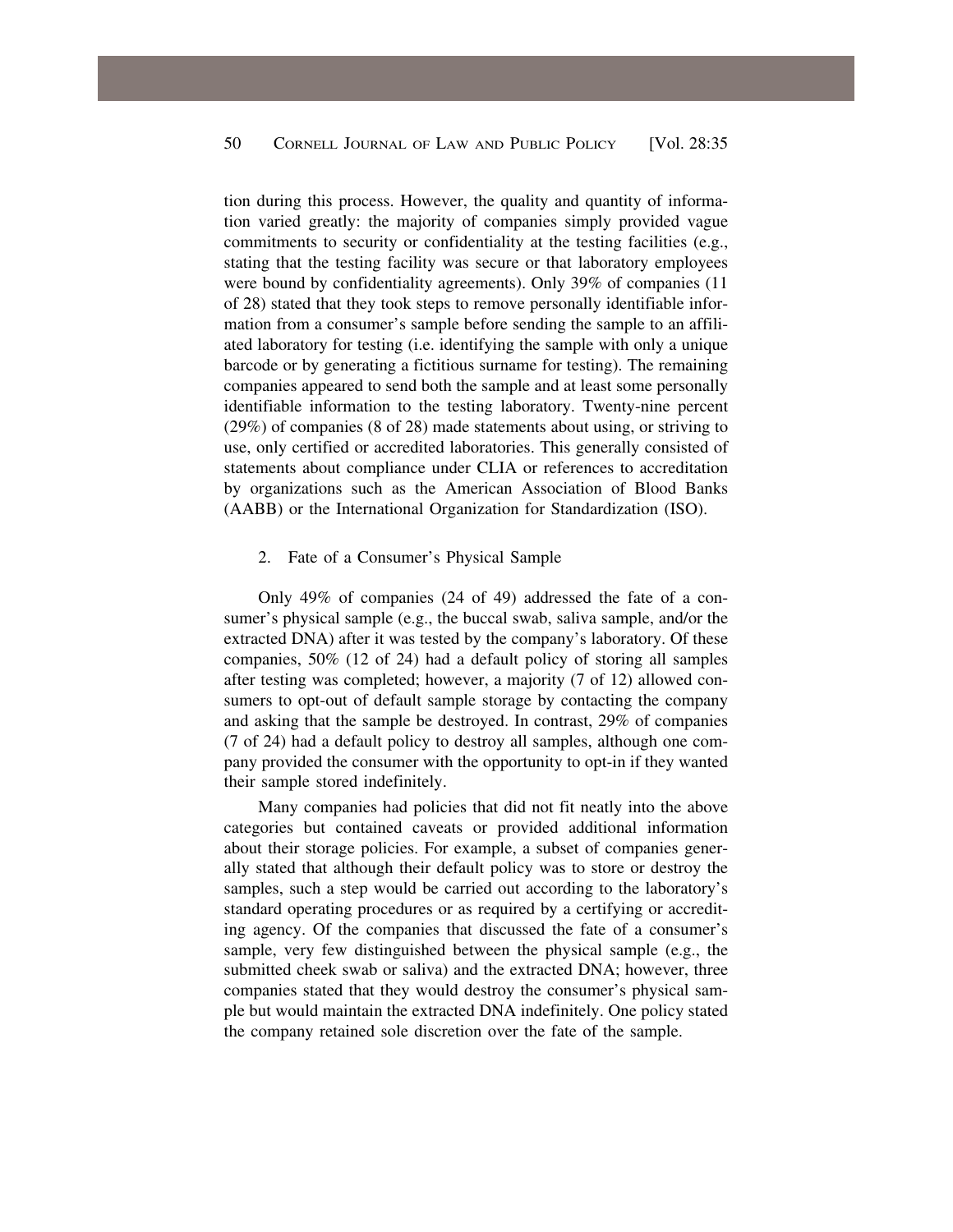## 3. Retention of Genetic Data

We also examined what information was provided regarding the fate of the genetic data derived from analysis of the physical samples (i.e. the resulting test results or reports). We found that 45% of policies (25 of 55) contained explicit language that indicated that genetic data would be retained indefinitely, or until the consumer requested deletion of the data, while 11% (6 of 55) stated that genetic data would be retained for a finite period of time, ranging from 2 weeks to 7 years. In contrast, 42% of policies (23 of 55) lacked explicit language about how long genetic information would be retained by the company after testing, although many seemed to imply that data would be retained, perhaps indefinitely (i.e. with language about how consumers could request copies of test reports and other information possessed by the company or continue to access this information through the company's website). Twenty-two percent (22%) of companies (12 of 55) provided information regarding the ability of consumers to export raw genetic data or test results possessed by the company.

## 4. Ability to Delete Retained Genetic Data

The finding that many companies appear to have a default policy of retaining genetic data indefinitely is perhaps not surprising given that many consumers may wish to have continued access to their test results and reports. However, we also examined whether policies provided consumers with the ability to request deletion of retained genetic data should they no longer wish to utilize the service. We found that 44% of companies (24 of 55) addressed consumers' ability to delete their genetic data that a company held in its possession: 71% of these companies (17 of 24) provided for consumers to delete *some* of the genetic data possessed by the company, 21% (5 of 24) explicitly stated that consumers would be able to delete *all* of the data possessed by the company, and one company explicitly stated that consumers would not be able to delete any of their genetic data. Reasons given for the inability to delete all genetic data included the fact that the data may have been previously shared with third parties or de-identified/aggregated for internal or external research activities, thereby making complete deletion difficult or impossible.

#### 5. Provisions Regarding Minors

Scholars, medical professionals, and professional organizations have warned of the legal, ethical, and psychological concerns associated with genetic testing of children and adolescents.<sup>67</sup> We found that 65% of

<sup>67</sup> Jeffrey R. Botkin et al., *Points to Consider: Ethical, Legal, and Psychosocial Implications of Genetic Testing in Children and Adolescents*, 97 AM. J. HUM. GENETICS 6 (2015);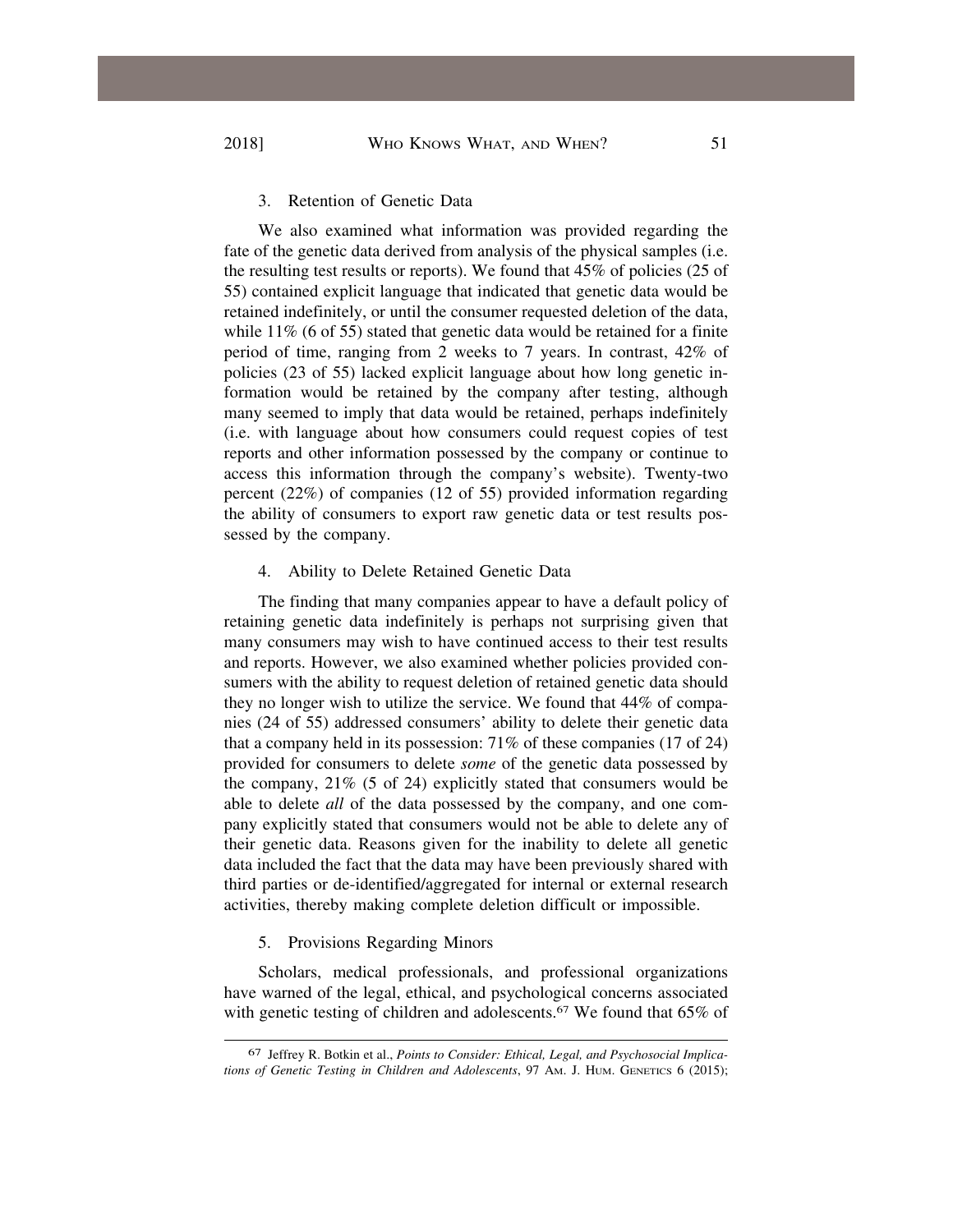<span id="page-17-0"></span>companies (36 of 55) had policy documents that contained specific provisions pertaining to the use of the service by minors. Of those companies, 44% (16 of 36) allowed a parent or guardian to consent to their child's use of the service, while 17% (6 of 36) explicitly stated that the service was not intended for minors, with or without parental consent. One-third (33%) of companies (12 of 36) contained ambiguous provisions that left unclear whether a parent or guardian could consent to the use of a service by a child, and two companies had policy documents that appeared to contradict each other on whether a parent or guardian could consent to the use of the service. Finally, those companies that had policies directed toward children were not consistent in their definition of minors, adopting different age cut-offs (e.g., 18, 16, or 13) for use of their services, either with or without a parent.

## *C. Use of Genetic Information*

We next analyzed the information that companies provided to consumers regarding internal uses of the consumer's genetic data by the company. Seventy-one percent (71%) of companies (39 of 55) provided information that indicated a consumer's genetic data could be used internally by the company for purposes other than providing the results to the consumer, such as to analyze or improve the quality of the company's services or to develop new products or services. Sixty-two percent (62%) of companies with provisions regarding potential uses of a consumer's data (24 of 39) explicitly stated that a consumer's genetic data could be used for internal research and development activities.

#### 1. Ownership and Commercialization of Genetic Data

Given the secondary value of genetic information (i.e. in third-party research and internal research and development), we also examined what information was provided regarding the ownership of submitted genetic material or the genetic data generated as a result of the genetic testing or analysis service, including who retained the rights to, and profits derived from, any commercialization of that genetic information. We found that the majority (73%) of policies (40 of 55) did not explicitly address ownership of genetic material or the resulting data, nor did they discuss licensing or commercialization of that data. However, 18% of companies (10 of 55) explicitly stated that *the company* retained the right to commercialize the consumer's genetic data, nine of which added that the consumer would not receive any personal benefit from this commercialization. Thirteen-percent (13%) of companies (7 of 55) explicitly stated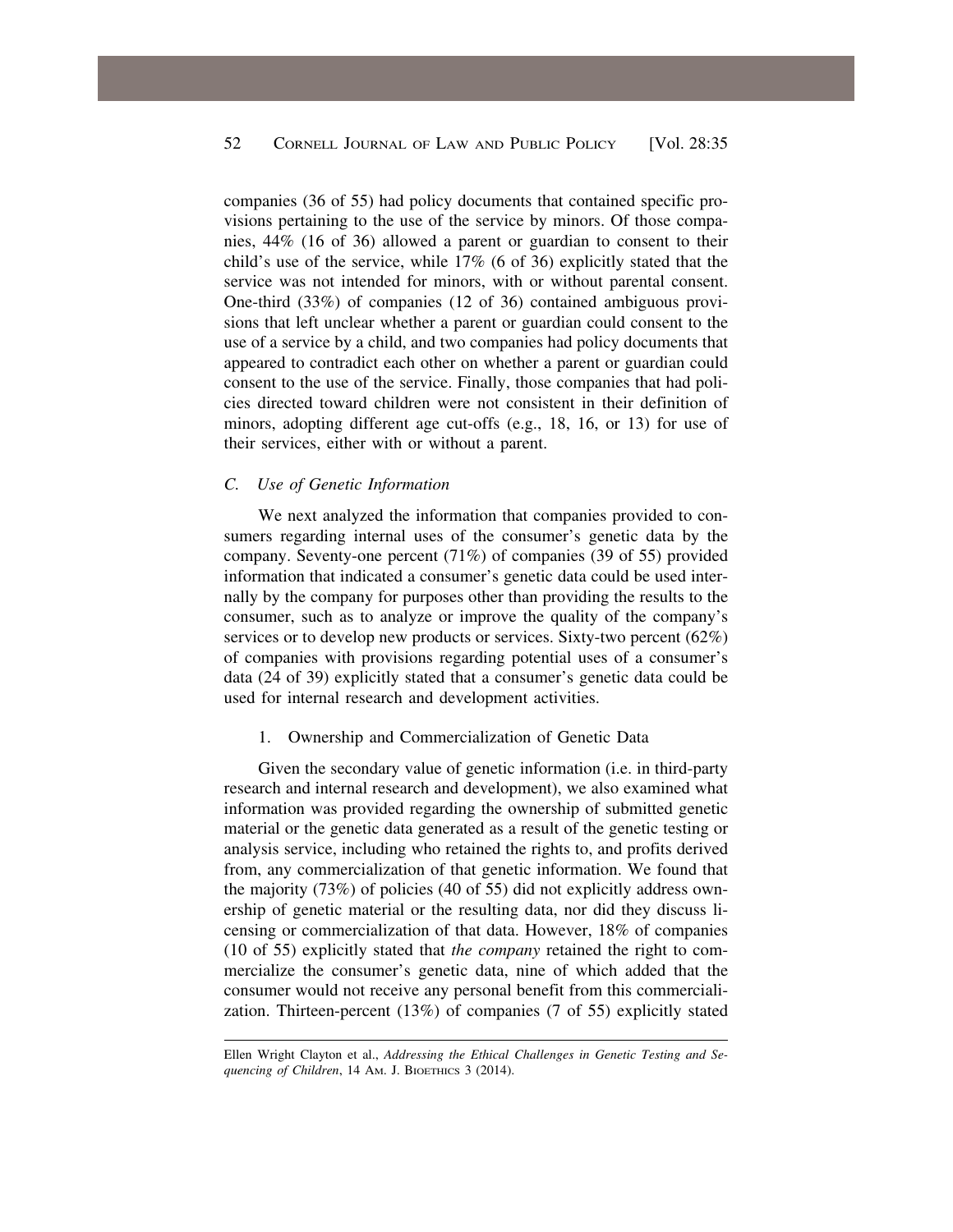that *the consumer* retained ownership of their genetic material or the resulting data. However, five of these companies then went on to reserve the rights to any commercial products generated from that genetic material or the resulting data, generally through a nearly unlimited, transferrable license.

# 2. Security of Data, Data Breaches and Consumer Notification

Given the sensitive nature of genetic information and the possible consequences of unauthorized disclosure, we also wanted to find out what information was provided to consumers regarding the security of their genetic data. We found that 89% of companies (49 of 55) made broad or vague commitments to the security of a consumer's genetic data and 31% (17 of 55) made general references to encryption, but only a third provided a detailed description of the security protocols or procedures in place to safeguard a consumer's data. Surprisingly, 95% of companies (52 of 55) provided no information regarding how the company would deal with a security breach or whether an affected consumer would be notified. Of the 5% of companies (3 of 55) that provided for consumer notification in the event of a security breach, only two stated definitively that consumers *would* be notified, while one stated that consumers *may* be notified at the discretion of the company.

# 3. Discussion of Risks and Limitations of Genetic Testing

Only with an awareness of the risks and limitations of genetic testing can a consumer make an informed decision about whether to undergo such testing.<sup>68</sup> We found that two-thirds (67%) of companies (37 of 55) discussed potential risks to the consumer associated with utilizing their genetic testing or analysis services, while the remaining companies provided no information. Risks that were commonly discussed included the implications of disclosure of results to third parties and the potentially unwelcome information that genetic testing could reveal about a consumer or a consumer's family relationships. Only 20% of companies (11 of 55) discussed the potential risks of disclosure of genetic information to insurers or employers.

We found that two-thirds (67%) of companies (37 of 55) discussed the limitations of the genetic testing or analysis service(s) being offered. These disclosures generally took the form of broad disclaimers about the accuracy of the tests, their underlying analytical or clinical validity, or statements that the tests were not intended to diagnose or treat a particular disease. Eighteen percent (18%) of companies (10 of 55) did not dis-

<sup>68</sup> Amanda Singleton et al., *Informed Choice in Direct-to-Consumer Genetic Testing (DTCGT) Websites: A Content Analysis of Benefits, Risks, and Limitations*, 21 J. OF GENETIC COUNSELING 433 (2012).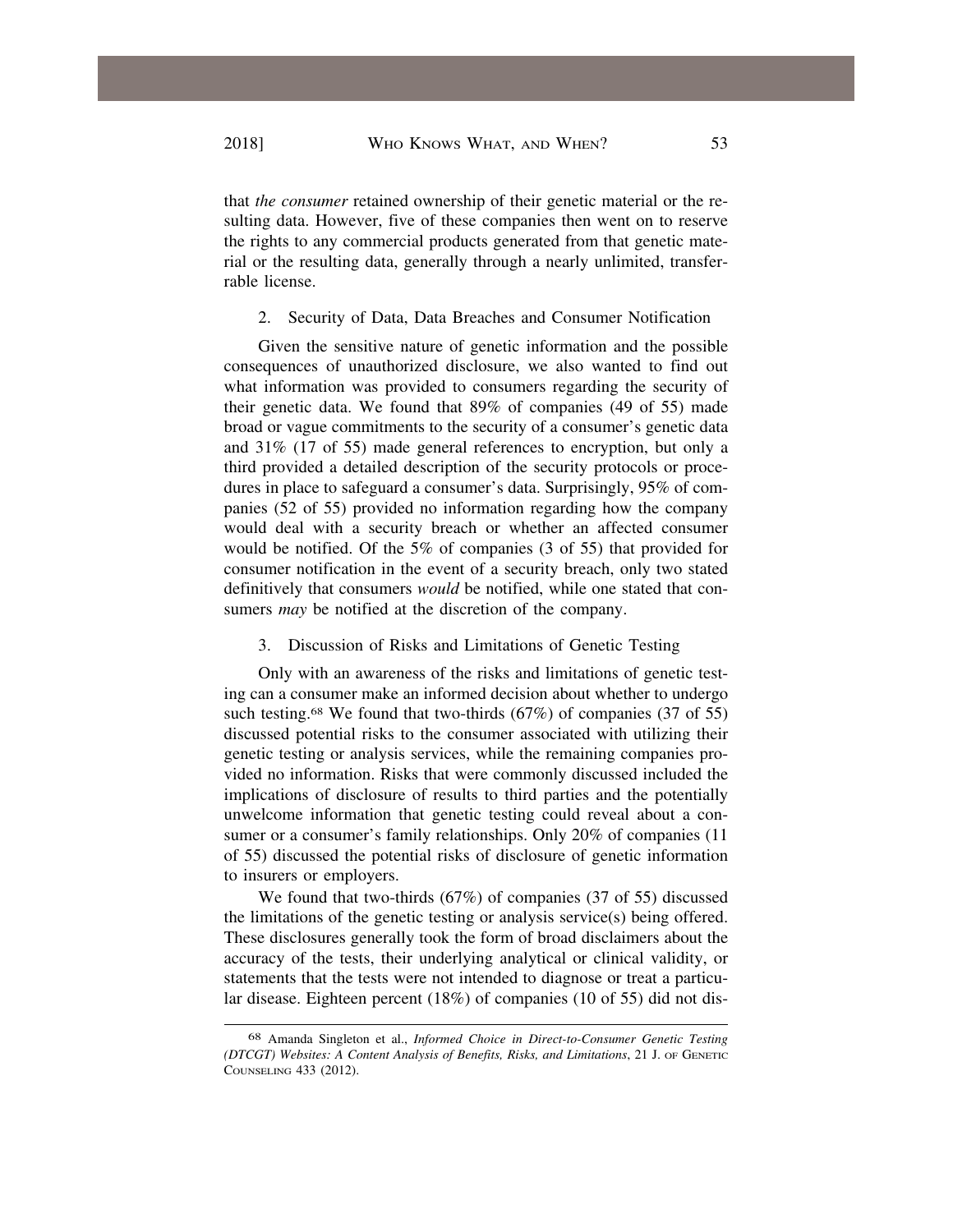<span id="page-19-0"></span>cuss either the potential risks or limitations of the genetic testing or analysis services being offered.

#### 4. References to Federal or State Law

Nearly every company made vague references to potentially applicable laws in their policy documents (e.g., with phrases such as "all applicable laws") but only 55% (30 of 55) specifically referenced potentially relevant federal or state laws. The most commonly referenced federal laws were GINA (nine companies),<sup>69</sup> CLIA (three companies), HIPAA (two companies),<sup>70</sup> the Federal Arbitration Act (two companies), and the Federal Children's Online Privacy Protection Act of 1998 (two companies). The Department of Commerce's EU-US Privacy Shield Framework,<sup>71</sup> which governs the collection, use, and retention of personally identifiable information from the European Union, was the most frequently mentioned federal regulation (seven companies). In addition, one company made reference to regulation by the FDA, and one company made reference to regulation by the FTC.

With the exception of their treatment of GINA, most companies merely cited the above laws or agencies, providing little or no information regarding their scope or potential applicability to DTC-GT. In contrast, the majority of policies with references to GINA generally provided warnings of its uncertain scope and informed consumers that its protections did not apply to discrimination by life, disability, or longterm care insurance providers. A small subset of companies referenced state laws governing genetic data or DTC-GT:72 four companies referenced state limitations on DTC-GT testing in New York, three referenced regulations in California, and one referenced limitations in the state of Alaska.

#### *D. Sharing of Genetic Information*

Finally, we examined what information was provided to consumers regarding the sharing of their genetic information with third-parties for commercial or research purposes (sharing with laboratories is addressed *supra* in the context of collection of genetic data). Twenty-three percent (23%) of companies (12 of 53) explicitly stated that genetic information would never be shared with third parties for any purpose, 27% of companies (15 of 55) contained similar language but with the caveat that the

<sup>69</sup>*See* GINA, *supra* note 24. 70 *See* HIPAA, *supra* note 25. 71 Martin A. Weiss & Kristin Archick, *US-EU Data Privacy: From Safe Harbor to Privacy Shield*, CONG. RES. SERV. REP. (May 19, 2016), [https://fas.org/sgp/crs/misc/R44257.pdf.](https://fas.org/sgp/crs/misc/R44257.pdf) 72 *See, e.g., Survey of DTC Statutes and Regulations*, *supra* note 23 (providing an over-

view of laws and regulations governing direct-to-consumer genetic testing).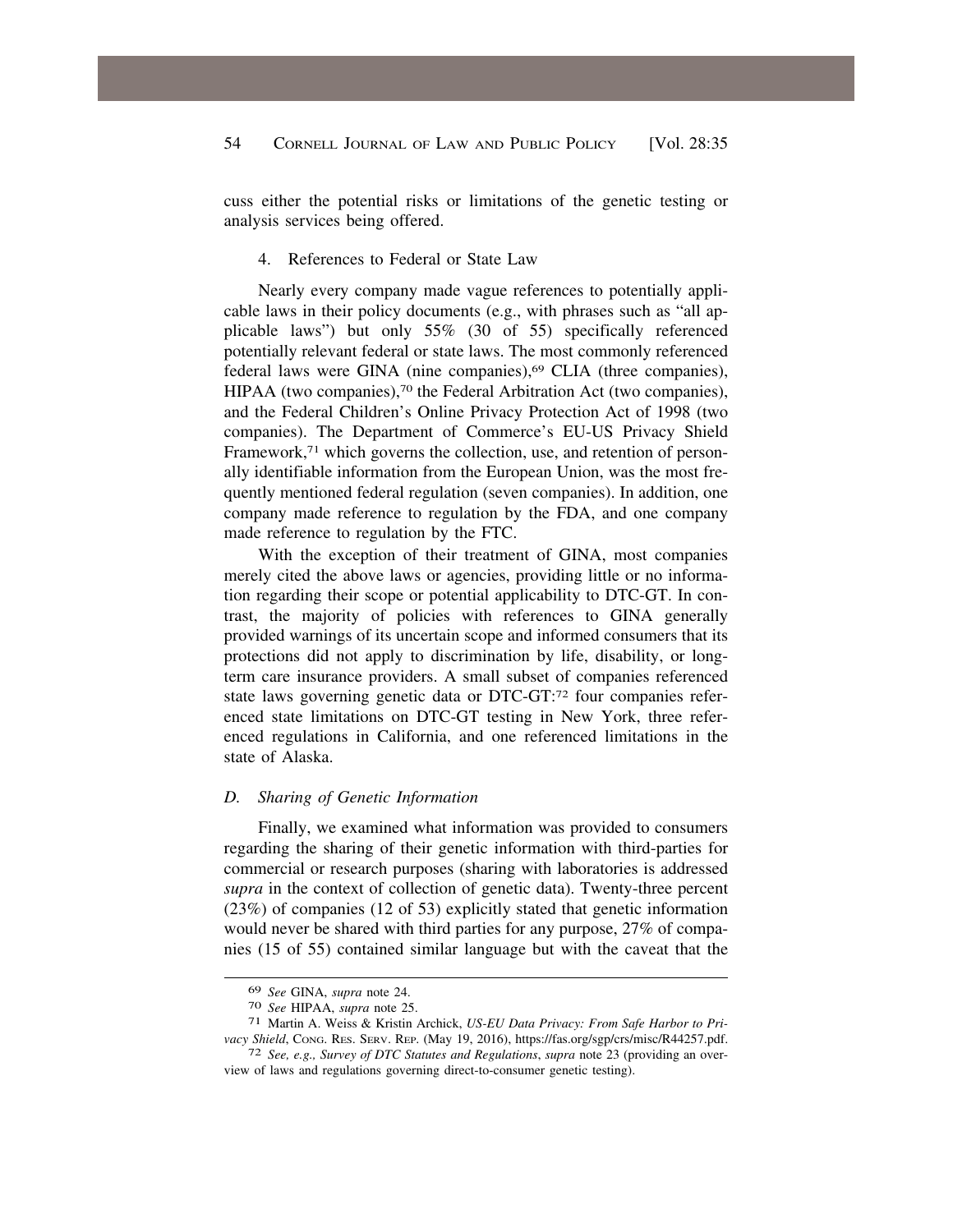information would not be shared with a third party unless a consumer explicitly requested the information be shared or gave consent, and 9% of companies (5 of 55) provided no information regarding the sharing of genetic data with third parties. The remaining 42% of companies (23 of 55) provided at least some information regarding potential disclosures of a consumer's genetic information to third parties under certain circumstances, as discussed in additional detail below. However, policies varied considerably in the amount of details that were provided to the consumer regarding third-party sharing, and two companies had policy documents that appeared to provide conflicting information regarding whether data would be shared with third parties.

1. Sharing of Personally Identifiable Genetic Data and Deidentified Genetic Data

Of the twenty-three companies with provisions permitting some third-party sharing, 70% (16 of 23) addressed sharing of personally identifiable genetic data (i.e., genetic data coupled with registration data). Such data was typically shared only with third-party partners or affiliates required to provide the services to the consumer. The provisions disclosing this limitation, however, were often vague or ambiguous; no company provided a specific or exhaustive list of exactly which third parties would receive access to the data, or for what specific purposes. These provisions may simply reflect a company's intention to share data with the entities required to deliver the test results to the consumer, such as testing laboratories or business partners which might assist in the subsequent analysis or storage of the data, but the scope of sharing was often unclear.

Seventy-eight (78%) of companies with data sharing provisions (18 of 23) provided for sharing of genetic data with third parties in de-identified (i.e., stripped of registration information) or aggregated form without additional consent from the consumer. In contrast to the sharing of personally-identifiable data, provisions governing sharing of data in deidentified or aggregated form were generally not accompanied by clauses indicating that sharing was limited to affiliates, subsidiaries, or thirdparty partners required to provide the services to the consumer.

2. Sharing with Third Party Researchers

Twenty-nine percent (29%) of companies (16 of 55) had policies regarding the sharing of genetic information with third-parties for external research use (internal research by the company is discussed *supra*). Companies that had such provisions primarily offered ancestry or lifestyle and wellness testing, as opposed to family relationship and paternity testing, which generate less comprehensive genetic profiles that typically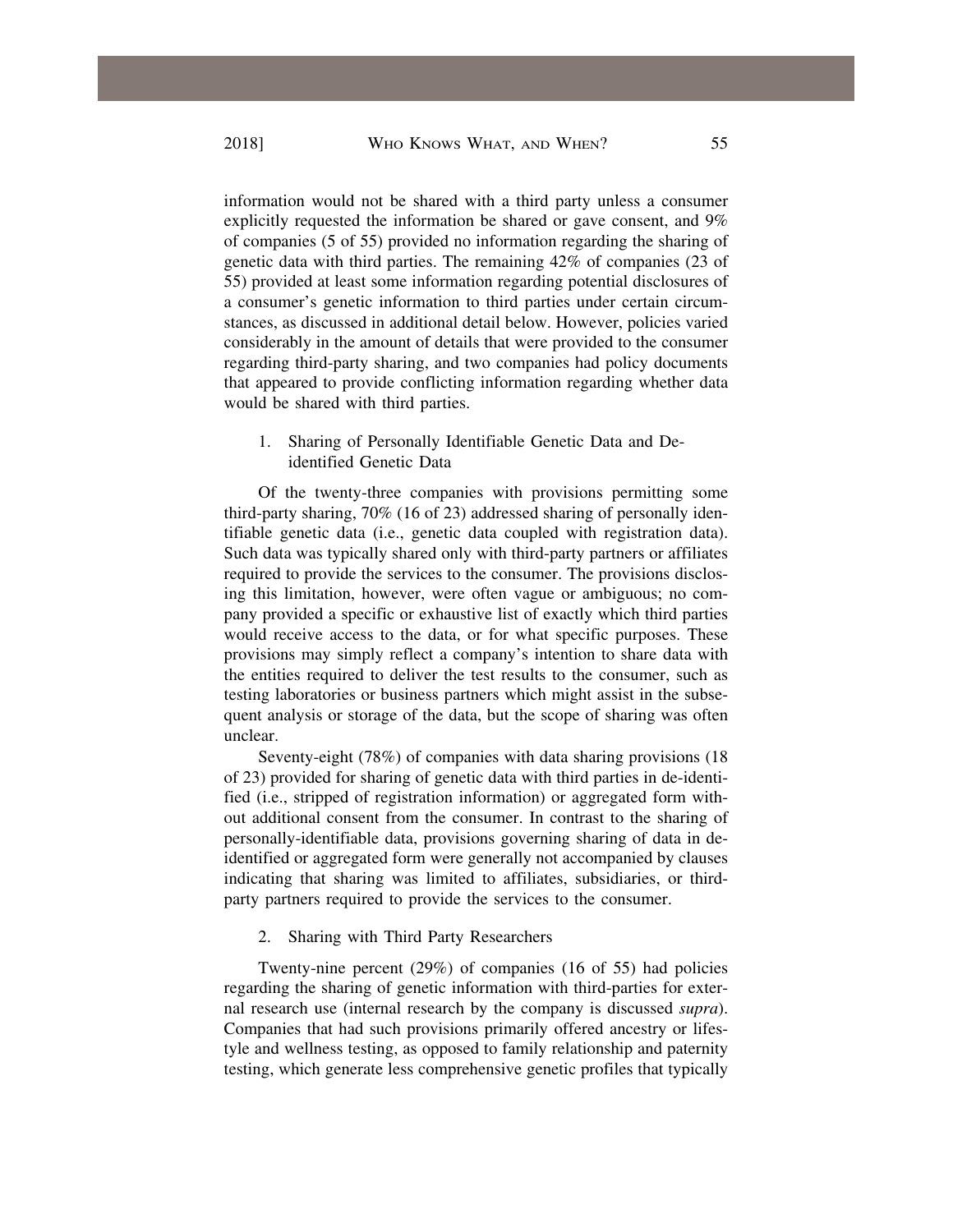<span id="page-21-0"></span>have limited utility in research.<sup>73</sup> Sixty-three percent (63%) of the companies (10 of 16) that discussed sharing with researchers required the consumer to opt-in for their data to be used for third party research, while 31% (5 of 16) stated that a consumer's data would be used for third-party research by default, and one company had an unclear policy. Two of the five companies that provided for default research sharing allowed consumers to opt-out, while the remaining three were unclear about whether a consumer could opt-out of research. Of the companies with provisions governing third-party research, 56% (9 of 16) discussed the risks to the consumer of participating in such research, 63% (10 of 16) discussed the societal benefits, and 38% (6 of 16) did not discuss either the risks or benefits.

# 3. Fate of Data in the Event of Sale or Bankruptcy

The DTC-GT industry is rapidly evolving: companies are constantly entering the market or going out of business, and mergers and acquisitions are [common.74](https://common.74) However, we found that only 36% of companies (20 of 55) had provisions regarding the fate of a consumer's data in the event of a sale, merger, or bankruptcy. All twenty companies stated that the consumer's data would, or may, be treated as an asset that would be transferred to the acquiring entity. Just over half of these companies (13 of 20) stated that the acquiring entity would be bound by the privacy practices in effect at the time of acquisition, as reflected in the companies' privacy documents.

# 4. Sharing with Law Enforcement or Governmental Agencies

Given the expanded collection and use of genetic data by law enforcement and other governmental agencies, we also examined the information companies provided about how they would deal with such requests. We found that over two-thirds (69%) of companies (38 of 55) addressed the sharing of information with law enforcement or other government authorities, but policies varied significantly in the amount of information provided to the consumer about the process. The majority of companies simply stated that personal information may be disclosed "as required by law" without further explanation. In addition, many policies did not limit disclosure to only lawful governmental requests, such as those required by subpoena, court order, regulation or statute, but also contained catch-all provisions that provided for disclosure to any thirdparty under broad circumstances, including: to protect the rights of the company, other users, or the public, or to enforce the company's terms

<sup>73</sup> *What are the Types of Genetic Tests?,* NIH GENETICS HOME REFERENCE (last updated Jan. 23, 2018), <https://ghr.nlm.nih.gov/primer/testing/uses>. 74 Phillips, *supra* note 6.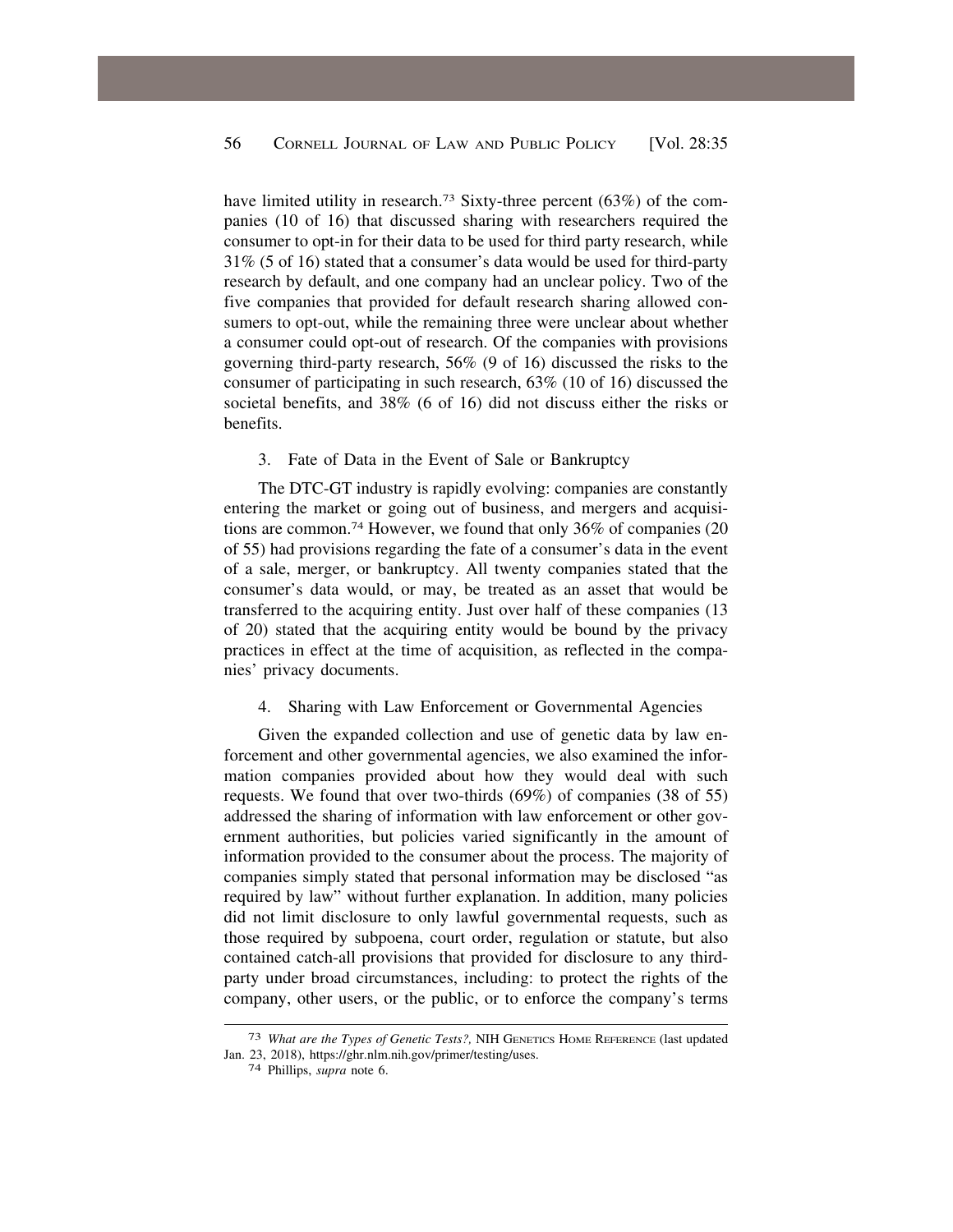and conditions. Only 11% of companies with policies governing law enforcement disclosure (4 of 38) stated that they would attempt to notify the consumer if they were the subject of such a request, if such notification was permitted by law.

## *E. Eight-Month Follow-up: Modifications to Privacy Documents*

This study revealed that nearly all DTC-GT companies retain the right to change their privacy documents at any time, often without individualized notice to the consumer. In an attempt to assess the frequency with which companies actually modify their privacy documents, we reexamined the readily accessible policy documents of those companies that were still operating eight months after our initial document collection. We found that six companies no longer appeared to be operating, or had temporarily ceased taking orders, as evidenced by inactive websites or inoperative email addresses and phone numbers. In addition, three companies were now operating under new names or had merged with another entity. Of the companies still in operation, we found that 22% (20 of 90) had made at least one change to their privacy documents. While many of the changes to these policies appeared to be relatively minor or insignificant, 13% of companies (12 of 90) had made substantial changes to their existing policies or had made additional policy documents available on their websites.

# IV. AN ANALYSIS OF THE RESULTS UNDER THE FTC'S PRIVACY FRAMEWORK

Individuals contemplating use of DTC-GT and analysis services in the United States are confronted with a dizzying array of companies offering an ever-growing number of products, many of which provide little or no information to consumers regarding how their genetic data will be treated by the [company.75](https://company.75) The privacy concerns associated with the use of these services will only increase as genetic data becomes more ubiquitous: the current cost of sequencing an entire human genome is roughly \$1,000, a bargain when compared to the 2006 price of \$10 million, and it is expected to fall to roughly \$100 within the next decade.<sup>76</sup>

Just weeks after Senator Schumer called on the FTC to increase its oversight of the DTC-GT industry, the agency released a December 2017 consumer bulletin titled, "DNA Test Kits: Consider the Privacy Implica-

<sup>75</sup> *Direct-to-Consumer Genetics Tests,* FTC CONSUMER INFORMATION, <https://www.con> [sumer.ftc.gov/articles/0166-direct-consumer-genetic-tests](https://sumer.ftc.gov/articles/0166-direct-consumer-genetic-tests). 76 Erika Check Hayden, *The \$1,000 Genome*, 507 NATURE 294 (2014); Matthew Herper,

*Illumina Promises To Sequence Human Genome For \$100—But Not Quite Yet*, FORBES (Jan. 9, 2017, 5:30 PM), <https://www.forbes.com/sites/matthewherper/2017/01/09/illumina>promises-to-sequence-human-genome-for-100-but-not-quite-yet/#42c65be6386d.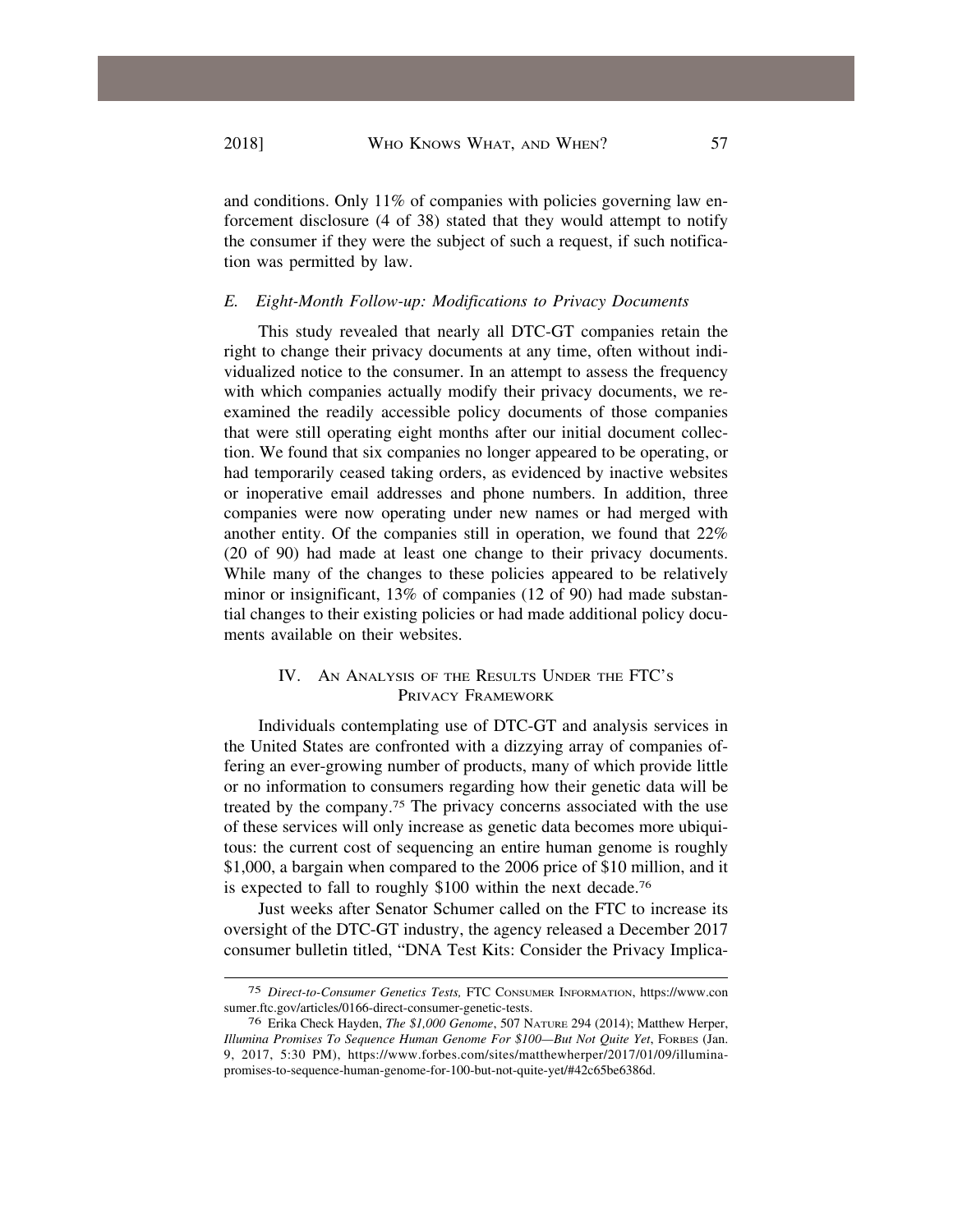tions."77 The FTC recommended that consumers "comparison shop about privacy," "choose [their] account options carefully," and "recognize the risks" associated with undergoing DTC-GT in [general.78](https://general.78) The FTC also encouraged consumers to report a genetic testing company that "isn't living up to its promises" using their online Complaint Assistant, a portal that allows consumers to file complaints on topics ranging from identity theft to unwanted telemarketing [calls.79](https://calls.79)

Senator Schumer is not the first to look to the FTC as a source of additional oversight for the DTC-GT industry. The Secretary's Advisory Committee on Genetics, Health, and Society (SACGHS), established in 2002 "as a public forum for deliberation on the broad range of policy issues raised by the development and use of genetic tests," has also called for expanded oversight by federal agencies, including the FTC.80 In its 2010 report on DTC-GT, the Committee identified gaps in the current regulatory framework and recommended, *inter alia*, that "[a] joint Health and Human Services (HHS)-Federal Trade Commission (FTC) task force should be established as soon as possible and convened as needed to provide the necessary expertise to develop guidelines for FTC to use as a basis to evaluate claims made by companies providing DTC genetic services."81 The Committee also identified "other issues that need further study by SACGHS and/or other appropriate Federal agencies," including "[the] extent to which DTC services are being used for surreptitious genetic testing, the implications of DTC genetic testing for children, the psychosocial impact of DTC genetic testing, [and] research use of specimens and data obtained through DTC genetic testing . . . ."82

However, in the absence of comprehensive privacy legislation, the FTC has been left to operate within the current self-regulatory framework that governs much of the online commercial marketplace, including

81 SEC'Y'S ADVISORY COMM. ON GENETICS, HEALTH, & SOC'Y, U.S. DEP'T OF HEALTH & HUM. SERVS., DIRECT-TO-CONSUMER GENETIC TESTING (Apr. 2010), [https://osp.od.nih.gov/](https://osp.od.nih.gov) wp-content/uploads/2013/11/SACGHS\_DTC\_Report\_2010.pdf.

<sup>77</sup> *See* FTC: *DNA Test Kits, supra* note 42.

<sup>78</sup> *Id.* 

<sup>79</sup> *Id.* 

<sup>80</sup> Sec'y's Advisory Comm. on Genetics, Health, & Soc'y, U.S. Dep't of Health & Hum. Servs., U.S, System of Oversight of Genetic Testing: A Response to the Charge of the Secretary of Health and Human Services, 70 FR 17085 (2005), [https://www.federalregister.gov/](https://www.federalregister.gov) documents/2005/04/04/05-6614/secretarys-advisory-committee-on-genetics-health-and-society-office-of-the-secretary-hhs-request-for; *see also* Andrea Ferreira-Gonzalez et al., *U.S. System of Oversight for Genetic Testing: A Report from the Secretary's Advisory Committee on Genetics, Health and Society*, 5 PERSONALIZED MED. 5 521–528 (2008), *available at* https:// <www.ncbi.nlm.nih.gov/pmc/articles/PMC2873211>/.

<sup>82</sup> *Id*.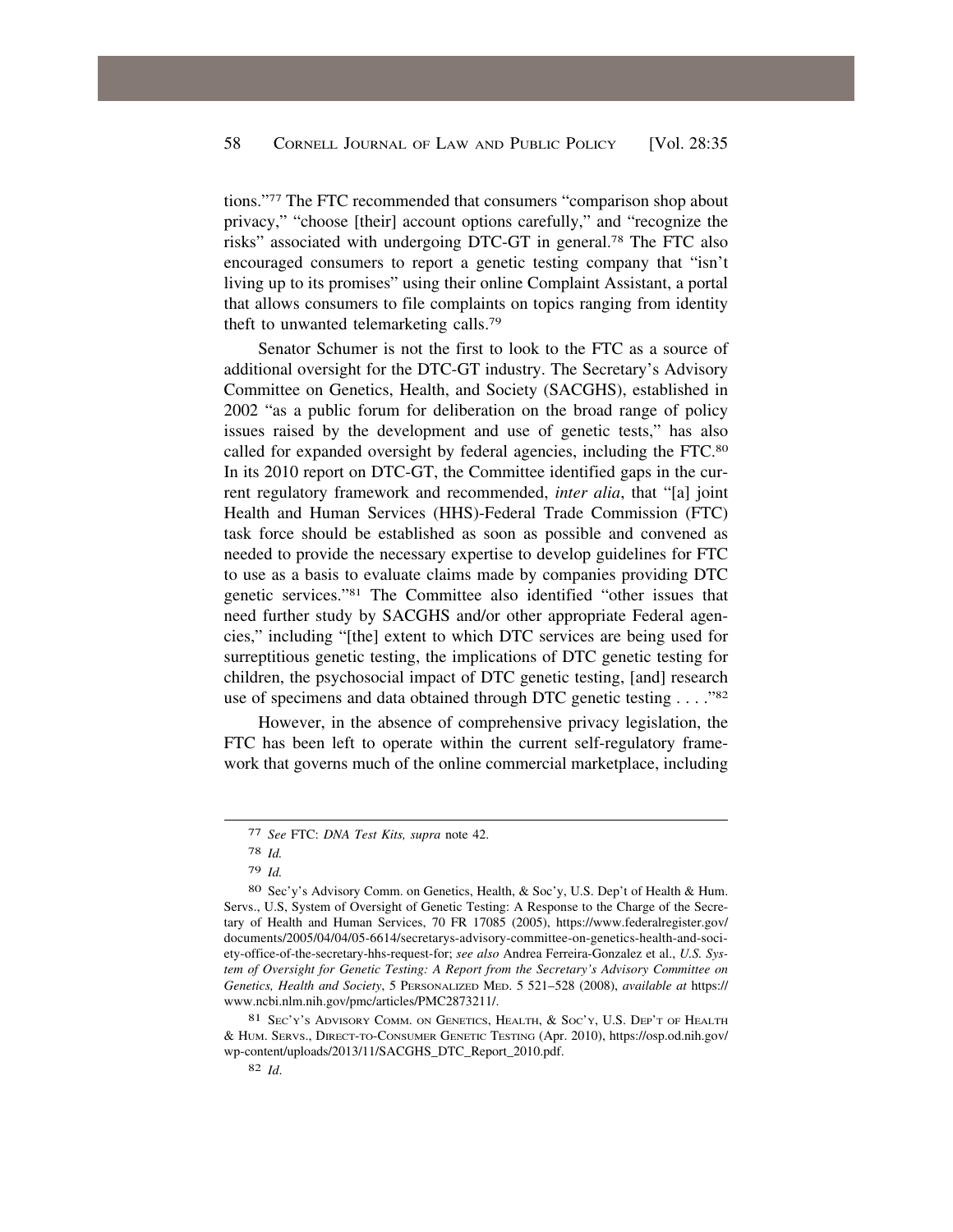the DTC-GT [industry.83](https://industry.83) In a 2000 report to Congress regarding privacy in the online marketplace in general, the FTC noted that "self-regulatory initiatives to date fall far short of broad-based implementation of effective self-regulatory programs [and] that such efforts alone cannot ensure that the online marketplace as a whole will emulate the standards adopted by industry leaders."84 The FTC recommended that Congress enact legislation that would, "set forth a basic level of privacy protection for consumer-oriented commercial Web sites [and] basic standards of practice for the collection of information online," including a requirement that "[c]onsumer-oriented commercial Web sites that collect personal identifying information from or about consumers online . . . comply with the four widely-accepted<sup>85</sup> fair information practices," which it delineated as follows:

- **1. Notice -** Web sites would be required to provide consumers clear and conspicuous notice of their information practices, including what information they collect, how they collect it (e.g., directly or through non-obvious means such as cookies), how they use it, how they provide Choice, Access, and Security to consumers, whether they disclose the information collected to other entities, and whether other entities are collecting information through the site.
- **2. Choice -** Web sites would be required to offer consumers choices as to how their personal identifying information is used beyond the use for which the information was provided (e.g., to consummate a transaction). Such choice would encompass both internal secondary uses (such as marketing back to consumers) and external secondary uses (such as disclosing data to other entities).
- **3. Access -** Web sites would be required to offer consumers reasonable access to the information a Web

<sup>83</sup> Christy Gamble et al., The Future of Our Roots: Direct to Consumer Genetic Testing & Privacy Implications for People of Color (unpublished comment), *available at* <https://www> [.ftc.gov/system/files/documents/public\\_comments/2017/11/00041-141900.pdf.](https://ftc.gov/system/files/documents/public_comments/2017/11/00041-141900.pdf) 84 U.S. FED. TRADE COMM'N, PRIVACY ONLINE: FAIR INFORMATION PRACTICES IN THE

ELECTRONIC MARKETPLACE (2000) [hereinafter PRIVACY ONLINE], [https://www.ftc.gov/sites/](https://www.ftc.gov/sites) default/files/documents/reports/privacy-online-fair-information-practices-electronic-marketplace-federal-trade-commission-report/privacy2000.pdf.

<sup>85</sup> While not legally binding, these principles form the basis of the privacy framework in the United States and are incorporated into several U.S. laws, including the Privacy Act of 1974, 5 U.S.C. § 552a (1974) and the Electronic Privacy Communications Act of 1986, 18 U.S.C. § 2510-22 (1986). The FTC has previously questioned whether it possesses the authority to force compliance with these principles in the form of mandated disclosures.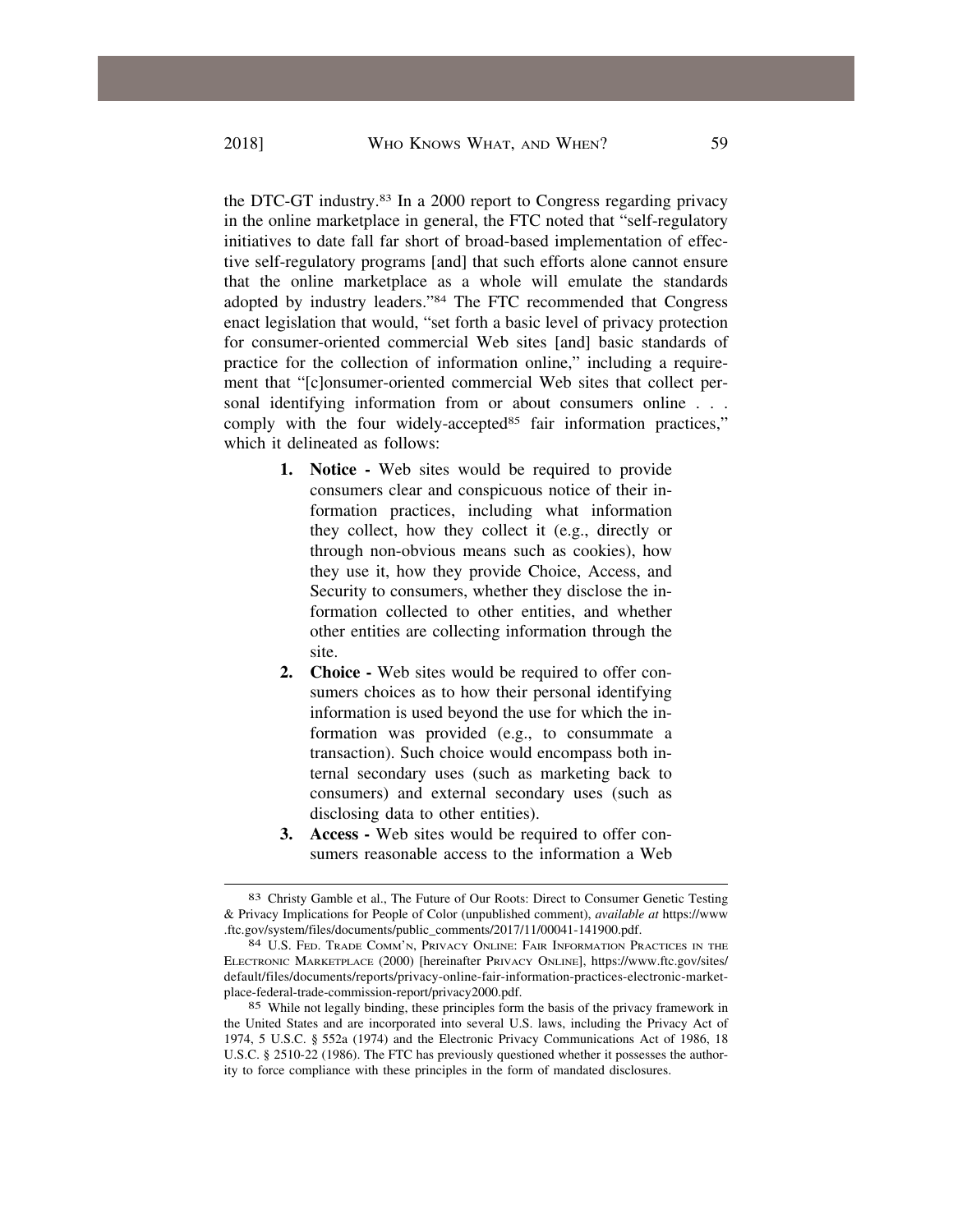site has collected about them, including a reasonable opportunity to review information and to correct inaccuracies or delete information.

**4. Security -** Web sites would be required to take reasonable steps to protect the security of the information they collect from consumers.<sup>86</sup>

The Fair Information Practice Principles [FIPPs] have been articulated in numerous ways by various government agencies, with the FTC's four factor interpretation being among the most limited and [concise.87](https://concise.87)  However, in the years following the 2000 report, the FTC appeared to shift to a "harm-based approach": "[r]ather than emphasizing potentially costly notice-and-choice requirements for all uses of information, [the agency] targeted practices that caused or were likely to cause physical or economic harm, or "unwarranted intrusions in [consumers'] daily lives."88 Ultimately, the FTC issued another major privacy report in 2012, in which it drew upon the FIPPs to craft an updated "Privacy Framework" that was "intended to articulate best practices for companies that collect and use consumer data" and "to assist Congress as it considers privacy legislation."89 While noting that "the framework [was] not intended to serve as a template for law enforcement actions or regulations under laws currently enforced by the FTC,"90 the agency urged companies to adopt the following three practices:

> **1) PRIVACY BY DESIGN** Companies should promote consumer privacy throughout their organizations

<sup>86</sup>*See* PRIVACY ONLINE, *supra* note 84, at iii. 87 A previous version of the FIPPs, articulated by the FTC in a 1998 report to Congress, included a fifth principle: "enforcement/redress." However, this principle was omitted in the agency's subsequent report to Congress in 2000, resulting in the four factor interpretation referenced in this study. U.S. FED. TRADE COMM'N, PRIVACY ONLINE: A REPORT TO CON-GRESS 10 (1998) (including "enforcement/redress" as a fifth FIPP and stating that "[a]bsent an enforcement and redress mechanism, a fair information practice code is merely suggestive rather than prescriptive, and does not ensure compliance with core fair information practice principles."), *available at* <https://www.ftc.gov/sites/default/files/documents/reports/privacy>online-report-congress/priv-23a.pdf; *See also* Robert Gellman, Fair Information Practices: A Basic History (unpublished manuscript), *available at* [bobgellman.com/rg-docs/rg-FIPs](https://bobgellman.com/rg-docs/rg-FIPs) history .pdf; Fred H. Cate, *The Failure of Fair Information Practice Principles*, *in* Consumer Protection in the Age of the Information Economy 341–78 (2006), https://ssrn.com/abstract=11569 72; Brookman, *supra* note 40, at 357.<br><sup>88</sup> U.S. Fed. Trade Comm'n, Protecting Consumer Privacy in an Era of Rapid

CHANGE: PRELIMINARY FTC STAFF REPORT 9 (2010), *available at* [https://www.ftc.gov/sites/](https://www.ftc.gov/sites) default/files/documents/reports/federal-trade-commission-bureau-consumer-protection-preliminary-ftc-staff-report-protecting-consumer/101201privacyreport.pdf.

<sup>89</sup> U.S. FED. TRADE COMM'N, PROTECTING CONSUMER PRIVACY IN AN ERA OF RAPID CHANGE (2012) [hereinafter PROTECTING CONSUMER PRIVACY], <https://www.ftc.gov/sites/de>fault/files/documents/reports/federal-trade-commission-report-protecting-consumer-privacyera-rapid-change-recommendations/120326privacyreport.pdf.

<sup>90</sup> *Id*. at vii.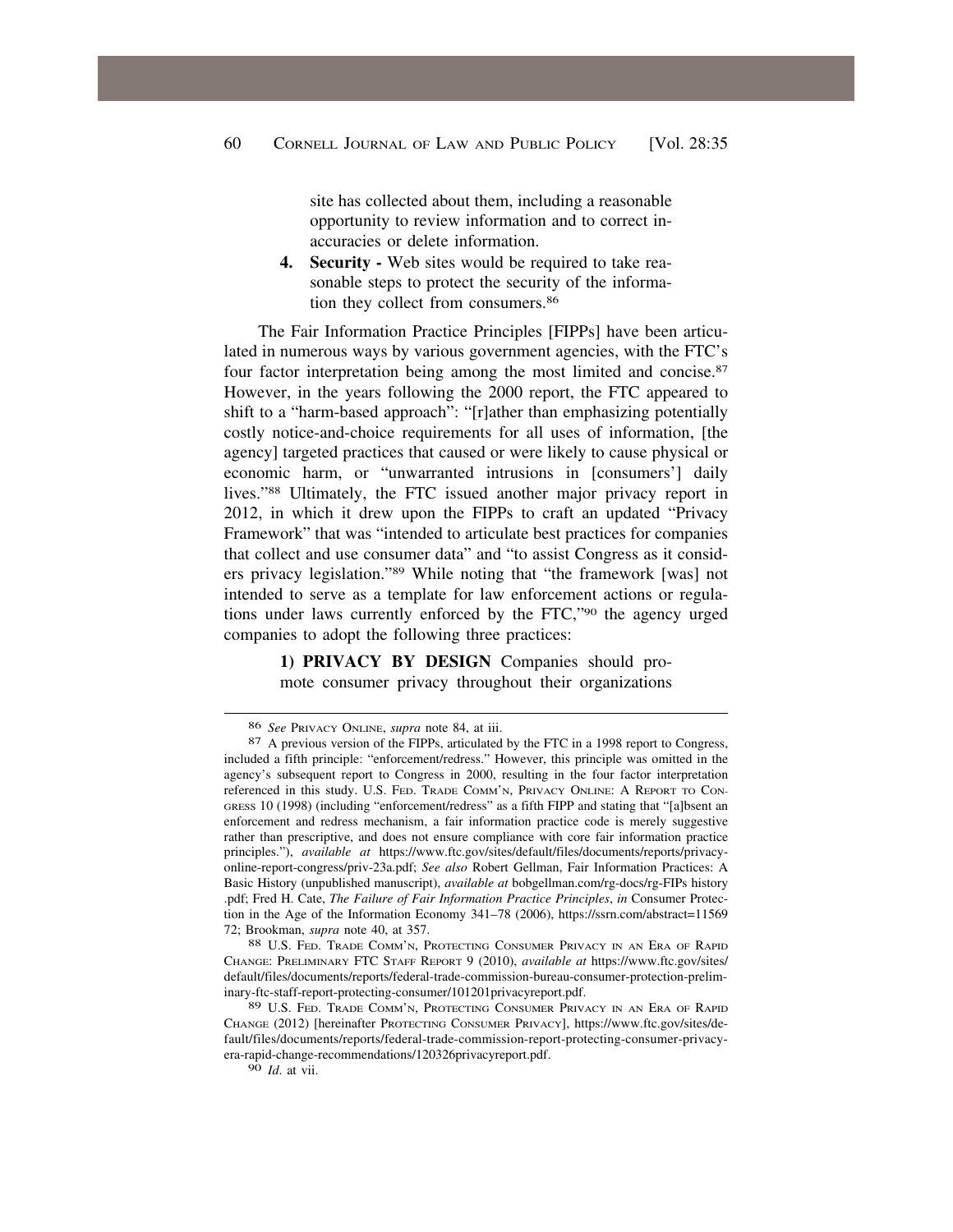and at every stage of the development of their products and services.

**A. The Substantive Principles:** Companies should incorporate substantive privacy protections into their practices, such as data security, reasonable collection limits, sound retention and disposal practices, and data accuracy.

**B. Procedural Protections to Implement the Substantive Principles:** Companies should maintain comprehensive data management procedures throughout the life cycle of their products and services.

**2) SIMPLIFIED CONSUMER CHOICE** Companies should simplify consumer choice.

**A. Practices That Do Not Require Choice:** Companies do not need to provide choice before collecting and using consumer data for practices that are consistent with the context of the transaction or the company's relationship with the consumer, or are required or specifically authorized by law.

**B. Companies Should Provide Consumer Choice for Other Practices:** For practices requiring choice, companies should offer the choice at a time and in a context in which the consumer is making a decision about his or her data. Companies should obtain affirmative express consent before (1) using consumer data in a materially different manner than claimed when the data was collected; or (2) collecting sensitive data for certain purposes.

**3) TRANSPARENCY** Companies should increase the transparency of their data practices.

**A. Privacy notices:** Privacy notices should be clearer, shorter, and more standardized to enable better comprehension and comparison of privacy practices.

**B. Access:** Companies should provide reasonable access to the consumer data they maintain; the extent of access should be proportionate to the sensitivity of the data and the nature of its use.

**C. Consumer Education:** All stakeholders should expand their efforts to educate consumers about commercial data privacy [practices.91](https://practices.91)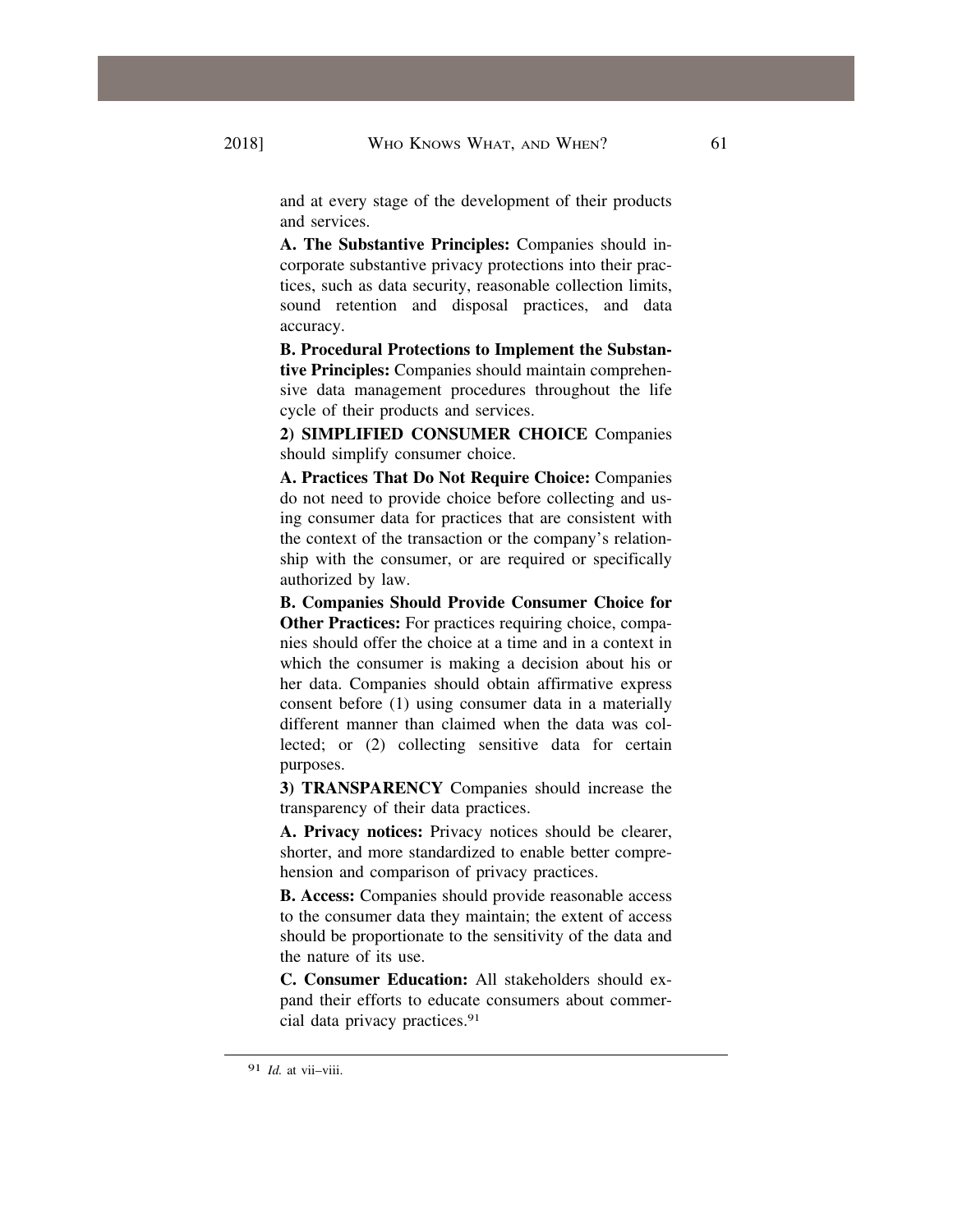Although Congress never acted<sup>92</sup> on the FTC's recommendation to codify the FIPPs or the agency's proposed Privacy Framework, both frameworks nonetheless serve as a useful metric by which to analyze current practices in the DTC-GT industry. Given the lack of comprehensive privacy legislation and a history of reliance on companies operating online to self-regulate, it is perhaps not surprising that our analysis revealed a tremendous amount of variation in the complexity and scope of company privacy documents and that many companies do not do a good job meeting any of the four FIPPs or the FTC's proposed Privacy Framework. Indeed, we found that over 40% of companies either had no readily accessible policy documents or had policies that did not appear to govern genetic data. These "web-only" policies resembled those that might be found on any website and did not provide any additional information about the data practices that governed the company's genetic testing or analysis services. While some of these companies might provide additional information to consumers upon purchase of the test kit or upon signup for the service, this subsequent disclosure would not allow a consumer to make an informed decision before initiating a purchase.

Of those companies with policies governing genetic data, many fell short on each of the first three FIPPs (Notice, Choice, and Access) and also failed to meet the standards outlined in the FTC's Privacy Framework (Privacy by Design, Simplified Consumer Choice, and Transparency). Many did not provide detailed notice about their various practices, thus diminishing the extent to which consumer consent was informed, if consent was explicitly sought at all, and the extent to which consumers meaningfully participated in the decision as to what happens with their data.

Most importantly, with respect to transparency and providing adequate notice, we found that few companies provided information about testing laboratories or the fate of a consumer's sample after testing: only about one-fifth provided such information. This finding is consistent with a recent survey of Canadian consumers and prospective consumers of DTC-GT, which found that many consumers were unsure about the fate of their [sample.93](https://sample.93) More troubling, the study also showed that consumers commonly expected that their sample would be destroyed after [testing.94](https://testing.94)  We found this expectation to be at odds with the policies we studied, as the majority of companies that addressed the fate of samples stated that they would store a consumer's sample by default.

<sup>92</sup> Natasha Singer, *Why a Push for Online Privacy is Bogged Down in Washington*, N.Y. TIMES, Feb. 28, 2016, <https://www.nytimes.com/2016/02/29/technology/obamas-effort-on-con> sumer-privacy-falls-short-critics-say.html.

<sup>93</sup> Christofides & O'Doherty, *supra* note 12, at 115–16. 94 *Id.*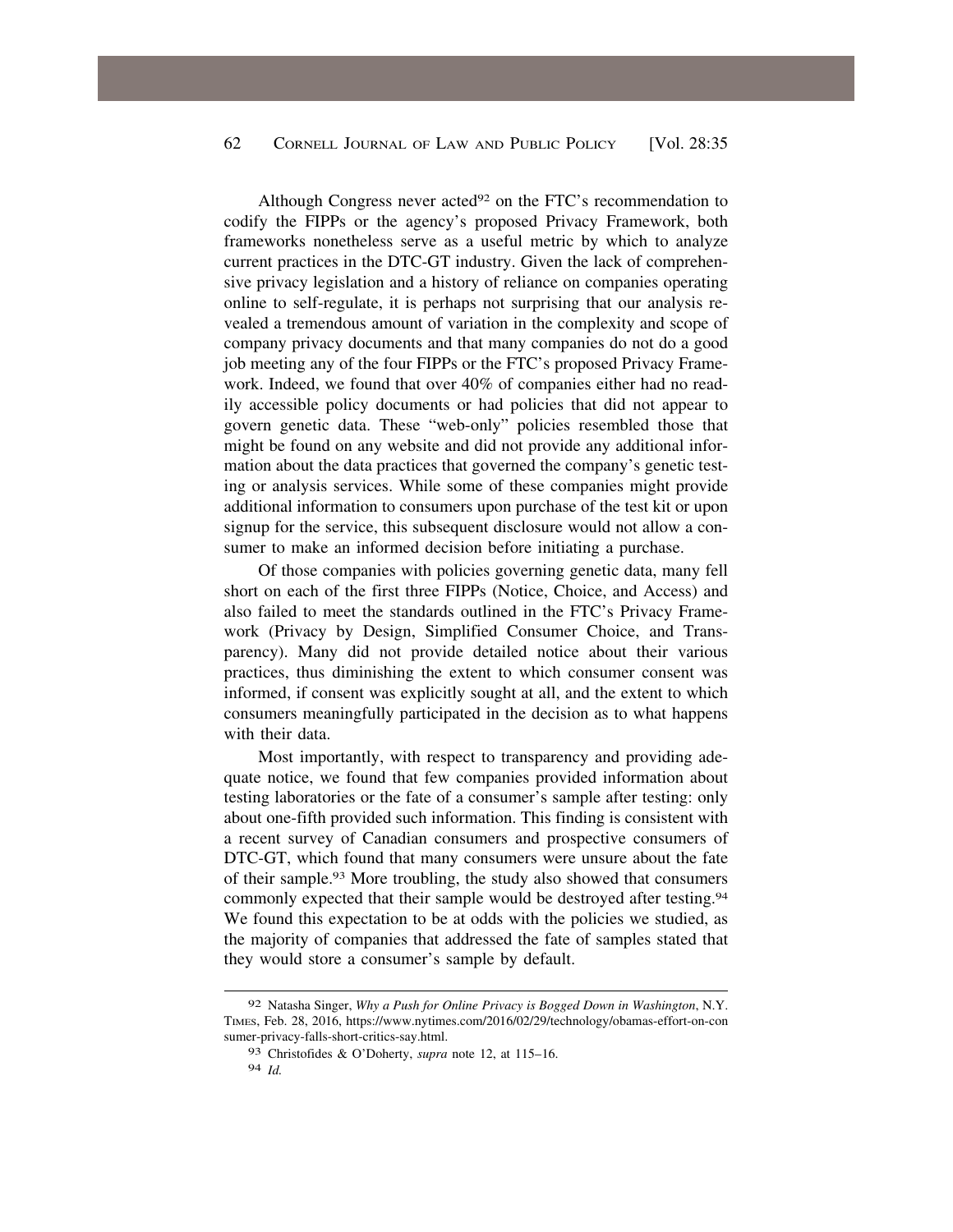Further, companies offering primarily family relationship testing, for example, paternity testing, typically provided even less information to consumers, a particularly troubling finding given the prevalence of companies offering this category of testing in the United States. This deficiency may be partially attributable to the limited genetic profile that is typically generated by family relationship tests, as compared to ancestry or lifestyle and wellness testing; indeed, previous studies have chosen to exclude this category of companies from analysis for this [reason.95](https://reason.95)  However, our analysis reveals that a number of companies offering primarily family relationship testing are expanding their services to include ancestry or lifestyle and wellness tests that tend to generate a much more expansive genetic profile.<sup>96</sup> Furthermore, as the price of sequencing continues to fall and the demand for genetic data increases, it is not inconceivable that the future value of genetic data may outweigh the costs associated with re-testing stored samples. Indeed, several companies examined in this study explicitly stated that they reserved the right to conduct additional testing on a consumer's sample as new technologies became available.

While we found that established industry leaders tended to have very comprehensive policies that provided consumers with a fairly complete picture of how their genetic data would be collected, used, and shared with third parties, their practice was the exception. Furthermore, even these fairly comprehensive policies were often difficult to understand or omitted specific details in some areas. For example, no company provided a specific, let alone exhaustive, list of the third parties with whom data would be shared and very few elaborated on the protocols in place to de-identify, aggregate, or secure genetic data.

Our study provides little information about how companies implement the fourth FIPP, Security, or comply with the charge of the FTC to ensure "Privacy by Design." However, we did find that many companies failed to provide meaningful information to consumers concerning the security of genetic data and how the company would deal with potential security breaches. While nearly every company that we examined made broad assurances about the security of a consumer's genetic data or referenced encryption, very few provided specific information regarding their security protocols or procedures: only 3 of 90 companies, less than 4%, provided information about the procedures governing breaches of a consumer's genetic data or provided for consumer notification in the event of a breach. The common failure to provide adequate information about this aspect of company practice suggests that, at the least, companies do not feel the need to provide consumers with information about these mat-

<sup>95</sup> Laestadius, et al., *supra* note 19, at 514.

<sup>96</sup> *See* NIH GENETICS HOME REFERENCE, *supra* note 73*.*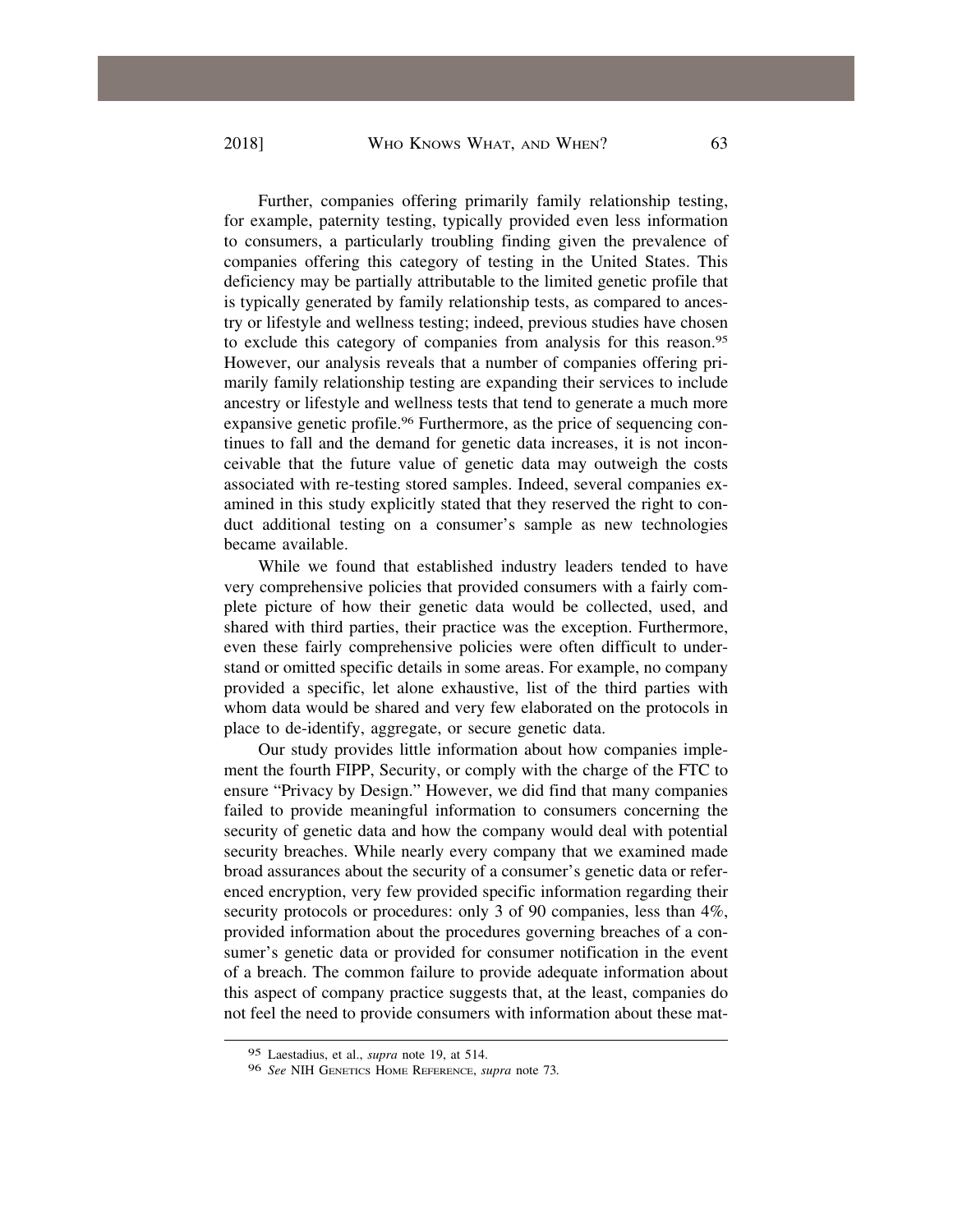ters. At worst, it suggests that companies are lax about security, or perhaps lack robust protocols and procedures to deal with potential data breaches. Given the sensitive nature of genetic information and the possible consequences of unauthorized disclosure, the absence of this information represents a serious gap in current policies.

Another troubling area of the DTC-GT industry, highly relevant to the Notice, Choice, and Access FIPPs, is the emergence of companies providing surreptitious testing services.<sup>97</sup> Nearly one-third of the companies examined in this study appeared to permit, or even encourage, consumers to submit the genetic material of others without their consent, often providing these services alongside their family relationship tests. It is unclear how many individuals take advantage of these surreptitious testing services, and if they do, how often they first obtain consent from the person whose genetic material they submit. The overwhelming majority of companies offering surreptitious testing services did not have policies that discussed this type of testing or the submission of another's sample without their consent, and no company specifically referenced potentially applicable laws regarding the collection or analysis of another individual's genetic material without their [consent.98](https://consent.98) 

Also relevant to the Choice and Access FIPPs, as well as to the transparency aspect of the Privacy Framework, is whether providing additional information to consumers regarding the collection, use, and sharing of their genetic data would translate into better informed consumers or alter their [behavior.99](https://behavior.99) The majority of companies analyzed in this study had multiple privacy documents, with the company's privacy practices governing genetic data usually spread, sometimes arbitrarily, between the documents. It is unclear how many consumers take the time to read through a company's privacy documents before purchasing,100 and even if they do, the extent to which they understand those documents.101 Further, while two-thirds of companies (67%; 37 of 55) provided contact information in their privacy documents in the event of questions, our subsequent communication with customer service representatives revealed that, with the exception of industry leaders, these representatives

<sup>97</sup> *See* Nicole Strand, *Shedding Privacy Along with our Genetic Material: What Constitutes Adequate Protection against Surreptitious Genetic Testing?* 18 AMA J. ETHICS 264 (2016); Colin McFerrin, *DNA, Genetic Material, and a Look at Property Rights: Why You May Be Your Brother's Keeper*, 19 TEX. WESLEYAN L. REV. 967 (2012).

<sup>98</sup> *Id.* 

<sup>99</sup> Aleecia M. Mcdonald et al., *A Comparative Study of Online Privacy Policies and Formats*, PROC. 9TH INT'L SYMP. ON PRIVACY ENHANCING TECH., (2009) at 37. 100 George R. Milne & Mary J. Culnan, *Strategies for Reducing Online Privacy Risks:* 

*Why Consumers Read (or Don't Read) Online Privacy Notices*, 18 J. INTERACTIVE MARKETING 15 (2004). 101 Lior Jacob Strahilevitz & Matthew B. Kugler, *Is Privacy Policy Language Irrelevant* 

*to Consumers?,* 45 J. LEGAL Stud. 69 (2016).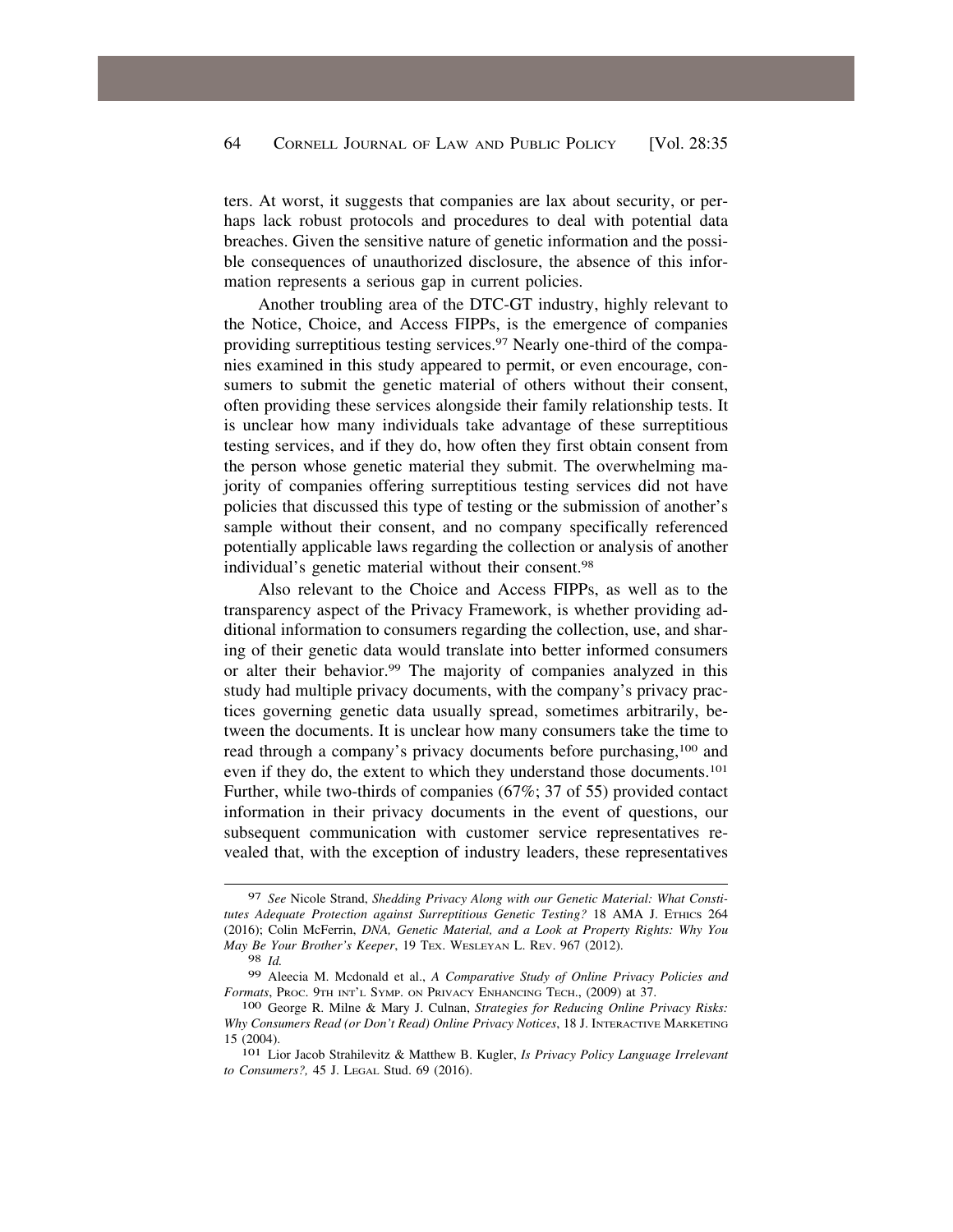were generally poorly equipped to handle privacy-related inquiries. Thus, provision of more detailed explanations about practices regarding the collection, use, and sharing of genetic data might not necessarily improve consumer understanding or the consent process. At the same time, some research indicates that, "[w]hen such information is made available, consumers tend to purchase from online retailers who better protect their privacy . . . [and] that when privacy information is made more salient and accessible, some consumers are willing to pay a premium to purchase from privacy protective websites."102

Finally, relevant to the Transparency and Simplified Consumer Choice aspects of the Privacy Framework, as well as the Notice, Choice, and Access FIPPs, is our finding that even if consumers initially read and understand a company's privacy documents, the majority are subject to change at any time by the company. While over two-thirds of companies provided information about the procedure for modifying their privacy documents, very few provided for individualized notification of the consumer in the event of changes. Instead, the majority of companies stated that changes to the policy would be reflected only on their website and that the consumer would be bound by those changes either immediately or after a specified period of time. This practice raises serious concerns about expanded uses of a consumer's data that were not initially anticipated and the extent to which consumers understand and consent to those new uses.

It is important to note that, given the paucity of relevant law and the ambiguity of the law that does exist, the analysis criteria used in this study do not necessarily reflect US federal or state legal provisions governing DTC-GT companies. Although we framed our discussion in terms of the FIPPs and the FTC's proposed Privacy Framework and suggested that many policies did not adequately address them under the current regulatory landscape, a company may not be required to include in their privacy documents the information or provisions discussed in this study.103 Furthermore, the information, or lack thereof, provided in policy documents might not necessarily reflect actual practices, which are difficult, if not impossible, to assess. However, this Article's description of the information that is provided to consumers in the absence of legal requirements should be helpful in determining what additional regulation, if any, may be appropriate in this arena.

<sup>102</sup> Janice Y. Tsai et al., *The Effect of Online Privacy Information on Purchasing Behavior: An Experimental Study*, 22 INFO. SYS. RES. 254, 254 (2011).

<sup>103</sup> *See* PRIVACY ONLINE, *supra* note 84.